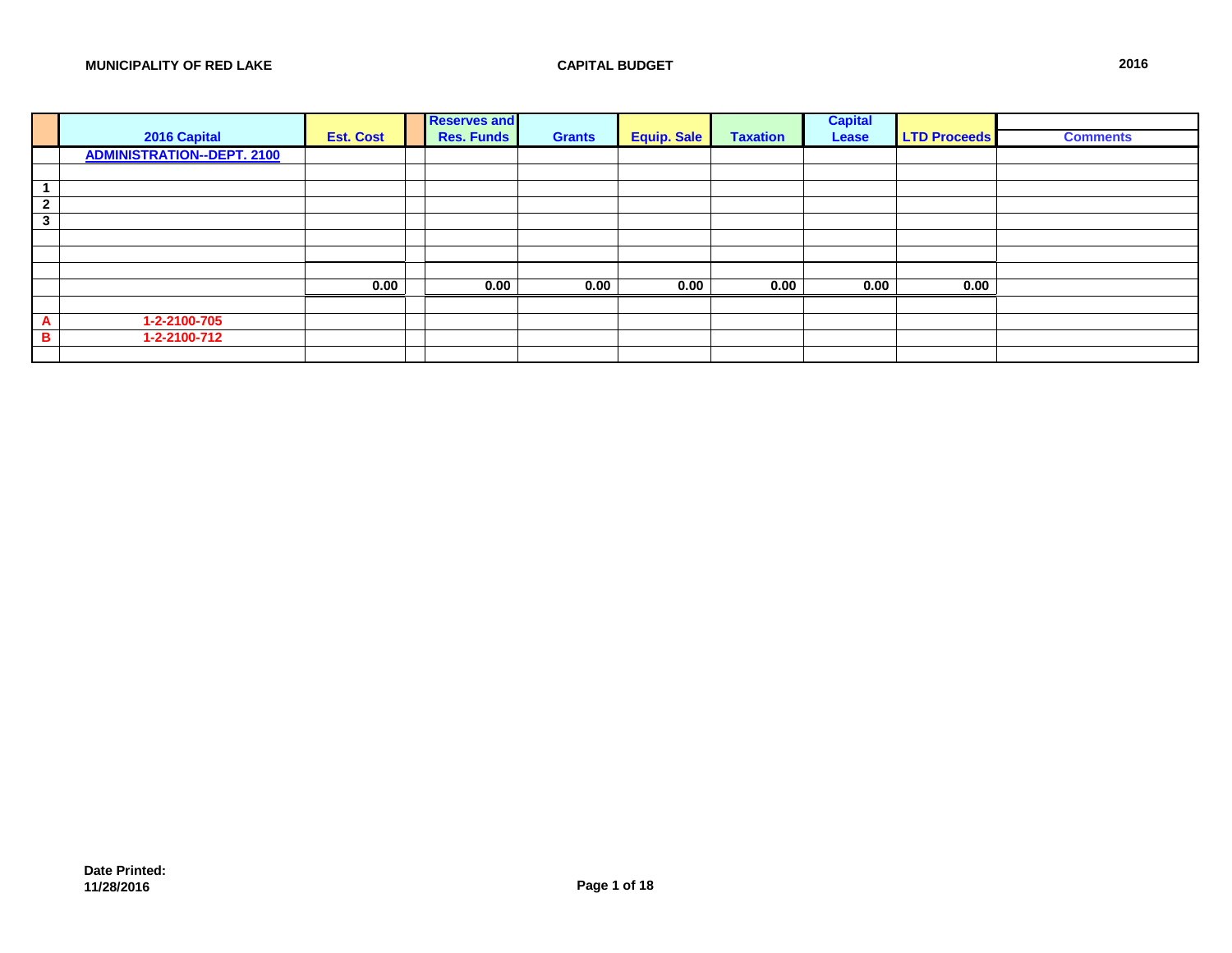|                         |                                            |                  |                         | <b>Reserves and</b> |               |                    |                 | <b>Capital</b> |                     |                      |
|-------------------------|--------------------------------------------|------------------|-------------------------|---------------------|---------------|--------------------|-----------------|----------------|---------------------|----------------------|
|                         | 2016 Capital                               | <b>Est. Cost</b> |                         | <b>Res. Funds</b>   | <b>Grants</b> | <b>Equip. Sale</b> | <b>Taxation</b> | <b>Lease</b>   | <b>LTD Proceeds</b> | <b>Comments</b>      |
|                         | <b>FIRE DEPARTMENT--DEPT. 2200</b>         |                  |                         |                     |               |                    |                 |                |                     |                      |
|                         |                                            |                  |                         |                     |               |                    |                 |                |                     |                      |
| $\mathbf 1$             | 36 Self Contained Breathing Aparatus       | 197,245.80       | B                       |                     |               |                    |                 | 197,245.80     |                     |                      |
| $\mathbf{2}$            | 20 FF Helmets                              | 11,000.00        | $\overline{B}$          |                     |               |                    |                 |                | 11,000.00           |                      |
| $\overline{2}$          | 13 Pairs of FF Boots                       | $5,850.00$ B     |                         |                     |               |                    |                 |                | 5,850.00            |                      |
| 3                       | Natural Gas Conversion--Coch. Hall         | 14,969.00        | A                       |                     | 14.969.00     |                    |                 |                |                     | <b>Gas Tax</b>       |
| 4                       | 12 Pagers                                  | 6,600.00         | B                       |                     |               |                    |                 |                | 6,600.00            |                      |
| $\overline{\mathbf{4}}$ | 1 Mobile Fleetnet Radio                    | 0.00             | B                       |                     |               |                    |                 |                |                     | \$2,220.24 Deferred  |
| 5                       | <b>Balmertown Fire Hall Renovations</b>    | 0.00             | A                       |                     |               |                    |                 |                |                     | \$15,700 Deferred    |
| $\overline{\mathbf{5}}$ | <b>Balmertown Fire Hall--Equipment</b>     | 0.00             | $\overline{\mathbf{B}}$ |                     |               |                    |                 |                |                     | \$15,392.55 Deferred |
| 5                       | <b>Cochenour Hire Hall--Renovations</b>    | 0.00             | Α                       |                     |               |                    |                 |                |                     | \$6,000 Deferred     |
| 5                       | <b>McKenzie Is. Fire Hall--Renovations</b> | 0.00             | A                       |                     |               |                    |                 |                |                     | \$6,000 Deferred     |
| 5                       | <b>Red Lake Fire Hall--2 Doors</b>         | 0.00             | A                       |                     |               |                    |                 |                |                     | \$6,000 Deferred     |
| 5                       | <b>Red Lake Fire Hall--NG Water Heater</b> | 0.00             | Α                       |                     |               |                    |                 |                |                     | \$3,400 Deferred     |
| 5                       | <b>Red Lake Fire Hall--Fencing</b>         | 0.00             | D                       |                     |               |                    |                 |                |                     | \$10,000 Deferred    |
| $5\phantom{.0}$         | <b>Red Lake Fire Hall-- Paving</b>         | 0.00             | $\overline{\mathbf{c}}$ |                     |               |                    |                 |                |                     | \$7,800 Deferred     |
| 5                       | <b>Madsen Fire Hall--Renovations</b>       | 0.00             | A                       |                     |               |                    |                 |                |                     | \$1,500 Deferred     |
| 6                       | <b>Nozzles</b>                             | 0.00             | B                       |                     |               |                    |                 |                |                     | \$5,342.22 Deferred  |
| 6                       | 2 Monitors--Cochenour/Red Lake             | 0.00             | B                       |                     |               |                    |                 |                |                     | \$13,590 Deferred    |
| 6                       | <b>Fan--Red Lake</b>                       | 0.00             | B                       |                     |               |                    |                 |                |                     | \$4,745 Deferred     |
| 6                       | 4 Hoses--                                  | 0.00             | $\overline{\mathbf{B}}$ |                     |               |                    |                 |                |                     | \$10,000 Deferred    |
| 6                       | <b>Electronic Defibrillator</b>            | 0.00             | $\overline{\mathbf{B}}$ |                     |               |                    |                 |                |                     | \$3,486.60 Deferred  |
| 6                       | RIT Tool (Auto X) (SC-357E2)               | 0.00             | $\overline{B}$          |                     |               |                    |                 |                |                     | \$20,143.50 Deferred |
| $\overline{7}$          | <b>Wildfire Equipment--Sprinkler Kits</b>  | 0.00             | $\overline{\mathbf{B}}$ |                     |               |                    |                 |                |                     | \$11,700 Deferred    |
| 8                       | <b>Hose/Turnout Gear Dryer</b>             | 0.00             | B                       |                     |               |                    |                 |                |                     | \$13,500 Deferred    |
| $\boldsymbol{9}$        | <b>Auto Extrication Equipment</b>          | 0.00             | B                       |                     |               |                    |                 |                |                     | \$15,4300 Deferred   |
| 10                      | <b>20 Fire Fighter Uniforms</b>            | 0.00             | B                       |                     |               |                    |                 |                |                     | \$5,000 Deferred     |
| 11                      | <b>Pumper--Balmertown</b>                  | 0.00             | B                       |                     |               |                    |                 |                |                     | \$450,000 Deferred   |
|                         | 12 Pumper-Tanker--Madsen                   | 0.00             | B                       |                     |               |                    |                 |                |                     | \$400,000 Deferred   |
|                         |                                            |                  |                         |                     |               |                    |                 |                |                     |                      |
|                         | <b>Non Refundable HST</b>                  | 263.45           | $\overline{A}$          |                     | 263.45        |                    |                 |                |                     |                      |
|                         | <b>Non Refundable HST</b>                  | 3,884.25         | $\overline{\mathbf{B}}$ |                     |               |                    |                 | 3,471.53       | 412.72              |                      |
|                         | <b>Non Refundable HST</b>                  | 0.00             | $\overline{\mathbf{c}}$ |                     |               |                    |                 |                |                     |                      |
|                         | <b>Non Refundable HST</b>                  | 0.00             | D                       |                     |               |                    |                 |                |                     |                      |
|                         |                                            |                  |                         |                     |               |                    |                 |                |                     |                      |
|                         |                                            | 239,812.50       |                         | 0.00                | 15,232.45     | 0.00               | 0.00            | 200,717.33     | 23,862.72           |                      |
|                         |                                            |                  |                         |                     |               |                    |                 |                |                     |                      |
| $\overline{\mathbf{A}}$ | 1-2-2200-700                               | 15,232.45        |                         |                     |               |                    |                 |                |                     |                      |
| $\overline{B}$          | 1-2-2200-705                               | 224,580.05       |                         |                     |               |                    |                 |                |                     |                      |
| $\overline{c}$          | 1-2-2200-721                               |                  |                         |                     |               |                    |                 |                |                     |                      |
| D                       | 1-2-2200-722                               |                  |                         |                     |               |                    |                 |                |                     |                      |
|                         |                                            |                  |                         |                     |               |                    |                 |                |                     |                      |
|                         |                                            |                  |                         |                     |               |                    |                 |                |                     |                      |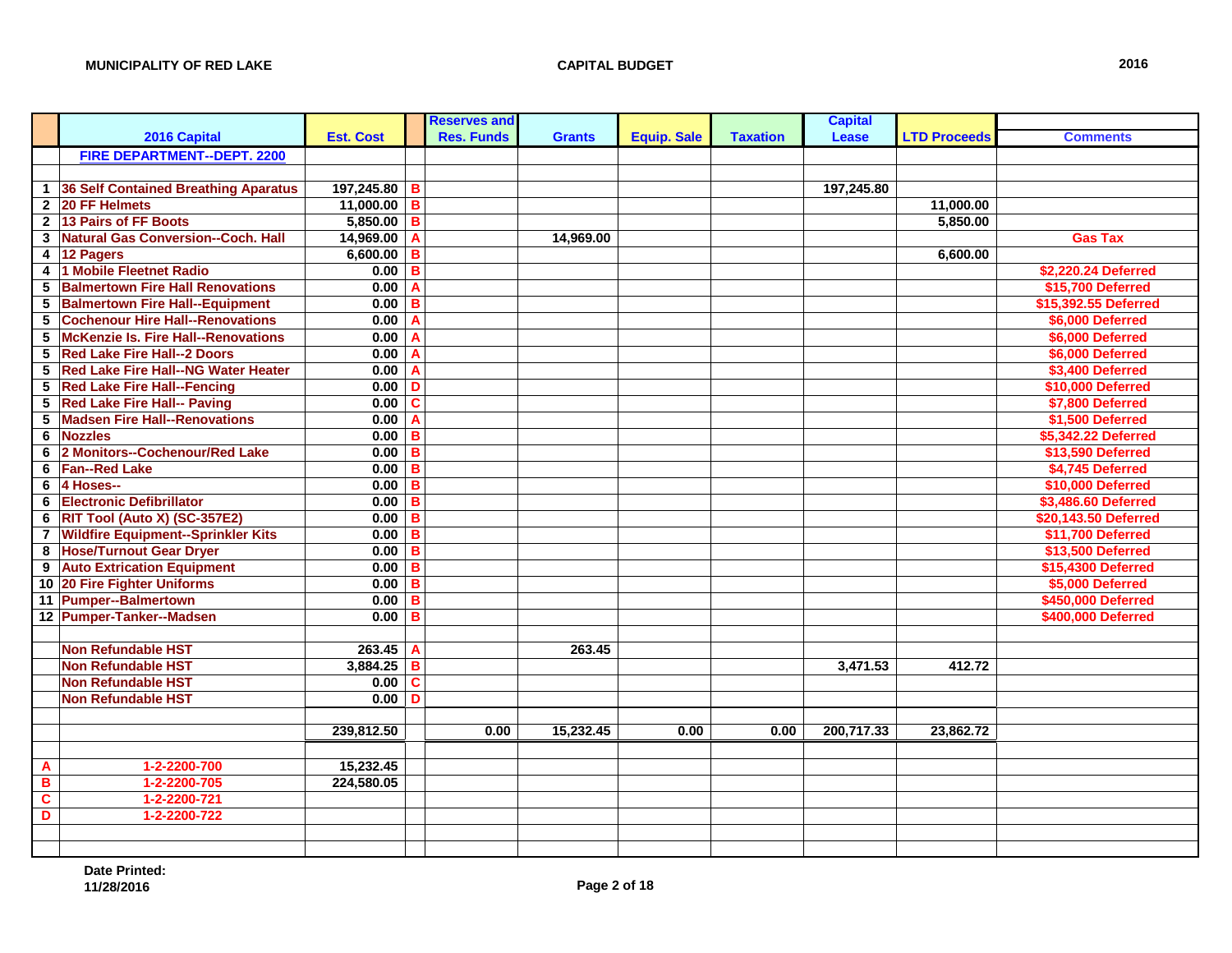|                | 2016 Capital          | <b>Est. Cost</b> | <b>Reserves and</b><br><b>Res. Funds</b> | <b>Grants</b> | <b>Equip. Sale</b> | <b>Taxation</b> | <b>Capital</b><br>Lease | <b>LTD Proceeds</b> | <b>Comments</b> |
|----------------|-----------------------|------------------|------------------------------------------|---------------|--------------------|-----------------|-------------------------|---------------------|-----------------|
|                | BY-LAW--DEPT. 2210    |                  |                                          |               |                    |                 |                         |                     |                 |
|                |                       |                  |                                          |               |                    |                 |                         |                     |                 |
|                |                       |                  |                                          |               |                    |                 |                         |                     |                 |
| 1              |                       |                  |                                          |               |                    |                 |                         |                     |                 |
| $\overline{2}$ |                       |                  |                                          |               |                    |                 |                         |                     |                 |
| $\mathbf{3}$   |                       |                  |                                          |               |                    |                 |                         |                     |                 |
|                |                       |                  |                                          |               |                    |                 |                         |                     |                 |
|                |                       | 0.00             | 0.00                                     | 0.00          | 0.00               | 0.00            | 0.00                    | 0.00                |                 |
|                |                       |                  |                                          |               |                    |                 |                         |                     |                 |
| A              | 1-2-2210-705          |                  |                                          |               |                    |                 |                         |                     |                 |
|                |                       |                  |                                          |               |                    |                 |                         |                     |                 |
|                |                       |                  |                                          |               |                    |                 |                         |                     |                 |
|                | DOG POUND--DEPT. 2212 |                  |                                          |               |                    |                 |                         |                     |                 |
|                |                       |                  |                                          |               |                    |                 |                         |                     |                 |
|                |                       |                  |                                          |               |                    |                 |                         |                     |                 |
| $\overline{2}$ |                       |                  |                                          |               |                    |                 |                         |                     |                 |
|                |                       |                  |                                          |               |                    |                 |                         |                     |                 |
|                |                       | 0.00             | 0.00                                     | 0.00          | 0.00               | 0.00            | 0.00                    | 0.00                |                 |
|                |                       |                  |                                          |               |                    |                 |                         |                     |                 |
| A              | 1-2-2212-700          |                  |                                          |               |                    |                 |                         |                     |                 |
|                |                       |                  |                                          |               |                    |                 |                         |                     |                 |
|                |                       |                  |                                          |               |                    |                 |                         |                     |                 |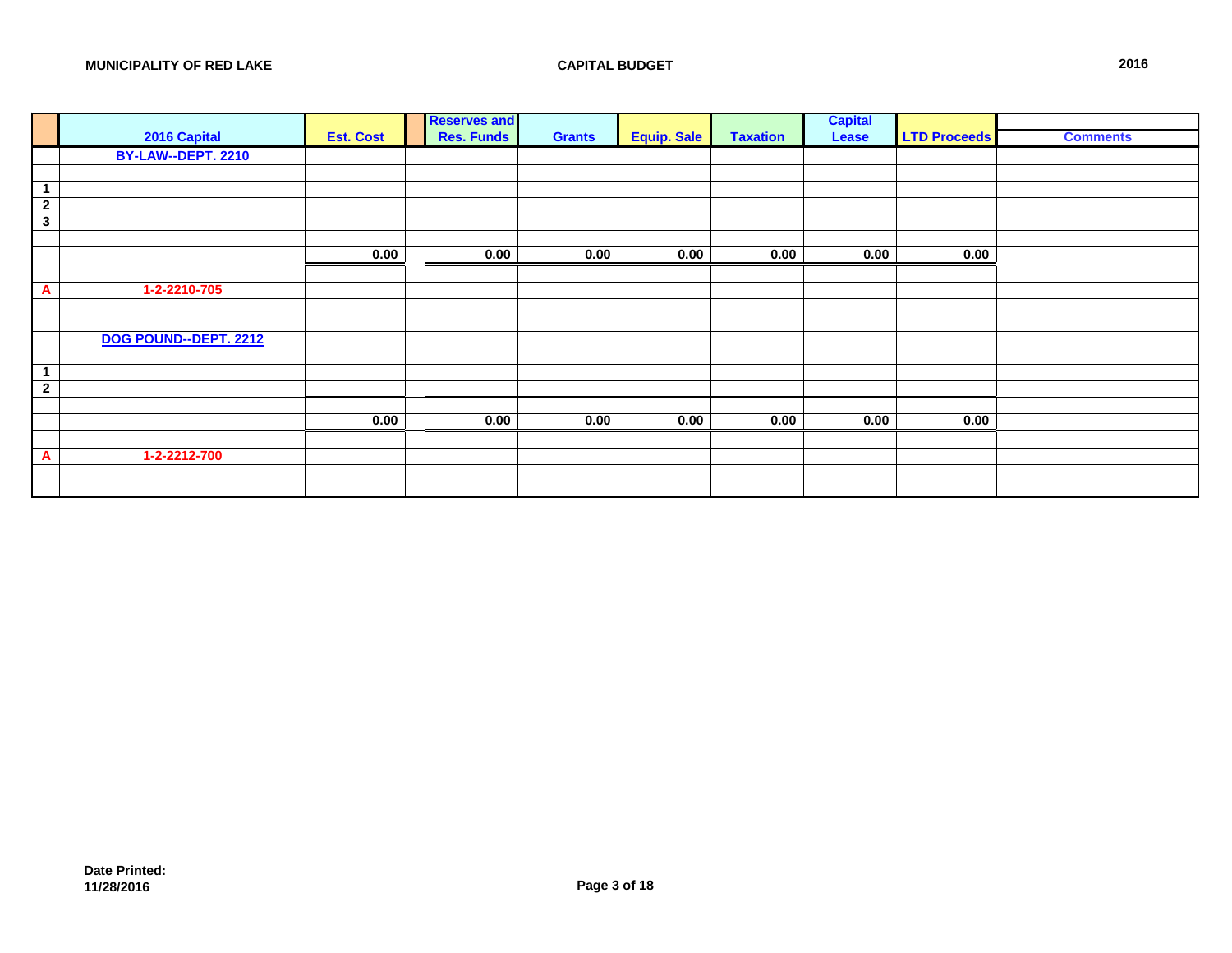|                         |                                                           |                     |                | <b>Reserves and</b> |               |                    |                 | <b>Capital</b> |                     |                   |
|-------------------------|-----------------------------------------------------------|---------------------|----------------|---------------------|---------------|--------------------|-----------------|----------------|---------------------|-------------------|
|                         | 2016 Capital                                              | <b>Est. Cost</b>    |                | <b>Res. Funds</b>   | <b>Grants</b> | <b>Equip. Sale</b> | <b>Taxation</b> | <b>Lease</b>   | <b>LTD Proceeds</b> | <b>Comments</b>   |
|                         | <b>PUBLIC WORKS--DEPT. 2300</b>                           |                     |                |                     |               |                    |                 |                |                     |                   |
|                         |                                                           |                     |                |                     |               |                    |                 |                |                     |                   |
|                         | Granular "A" 10,000 m <sup>3</sup> >>5,000 m <sup>3</sup> | 75,000.00 B         |                |                     |               |                    |                 |                | 75,000.00           | \$75,000 Deferred |
| $\mathbf{2}$            | <b>Asphalt Patching</b>                                   | $50,000.00$ D       |                |                     |               |                    |                 |                | 50,000.00           |                   |
|                         | 3 Concrete Box Culvert--Forestry Road                     | 18,700.00 D         |                |                     |               |                    |                 |                | 18,700.00           |                   |
| $\overline{\mathbf{4}}$ | <b>Bridge--Howey Road</b>                                 | 21,700.00 D         |                |                     |               |                    |                 |                | 21,700.00           |                   |
| 5                       | <b>Envirosight JetScan</b>                                | 0.00                | C              |                     |               |                    |                 |                |                     | \$16,480 Deferred |
| 6                       | <b>Streetscaping--Repave Street TBD</b>                   | 250,000.00          | D              |                     |               |                    |                 |                | 250,000.00          |                   |
| $\overline{7}$          | <b>Maintenance Garage Renovations</b>                     | 25,000.00           | $\overline{A}$ |                     |               |                    |                 |                | 25,000.00           |                   |
| 8                       | <b>Ditching/Road Improvements</b>                         | 40,000.00 D         |                |                     |               |                    |                 |                | 40,000.00           |                   |
| 9                       | <b>Parking Lot Ditch</b>                                  | $2,500.00$ D        |                |                     |               |                    |                 |                | 2,500.00            | <b>Airport</b>    |
|                         |                                                           |                     |                |                     |               |                    |                 |                |                     |                   |
|                         | <b>Non Refundable HST</b>                                 | 440.00 A            |                |                     |               |                    |                 |                | 440.00              |                   |
|                         | <b>Non Refundable HST</b>                                 | 1,320.00   <b>B</b> |                |                     |               |                    |                 |                | 1,320.00            |                   |
|                         | <b>Non Refundable HST</b>                                 | 0.00                | C              |                     |               |                    |                 |                |                     |                   |
|                         | <b>Non Refundable HST</b>                                 | 6,739.04            | D              |                     |               |                    |                 |                | 6,739.04            |                   |
|                         |                                                           |                     |                |                     |               |                    |                 |                |                     |                   |
|                         |                                                           | 491,399.04          |                | 0.00                | 0.00          | 0.00               | 0.00            | 0.00           | 491,399.04          |                   |
|                         |                                                           |                     |                |                     |               |                    |                 |                |                     |                   |
| A                       | 1-2-2300-700                                              | 25,440.00           |                |                     |               |                    |                 |                |                     |                   |
| в                       | 1-2-2300-701                                              | 76,320.00           |                |                     |               |                    |                 |                |                     |                   |
| $\mathbf c$             | 1-2-2300-705                                              | 0.00                |                |                     |               |                    |                 |                |                     |                   |
| D                       | 1-2-2300-706                                              | 389,639.04          |                |                     |               |                    |                 |                |                     |                   |
| E                       | 1-2-2300-709                                              |                     |                |                     |               |                    |                 |                |                     |                   |
|                         |                                                           |                     |                |                     |               |                    |                 |                |                     |                   |
|                         |                                                           |                     |                |                     |               |                    |                 |                |                     |                   |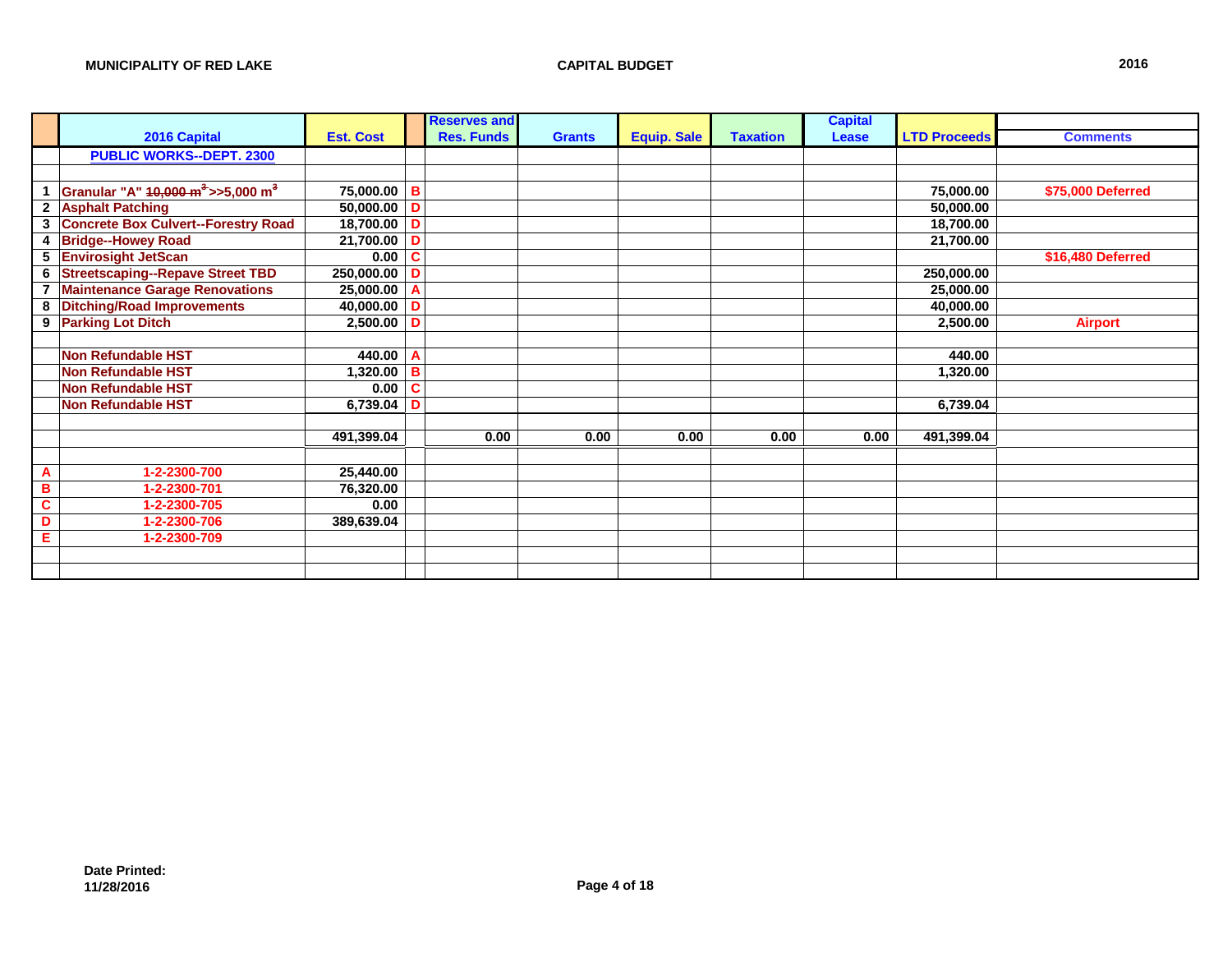|                |                                    |                  | <b>Reserves and</b> |               |                    |                 | <b>Capital</b> |                     |                       |
|----------------|------------------------------------|------------------|---------------------|---------------|--------------------|-----------------|----------------|---------------------|-----------------------|
|                | 2016 Capital                       | <b>Est. Cost</b> | <b>Res. Funds</b>   | <b>Grants</b> | <b>Equip. Sale</b> | <b>Taxation</b> | Lease          | <b>LTD Proceeds</b> | <b>Comments</b>       |
|                | FERRY--DEPT. 2350                  |                  |                     |               |                    |                 |                |                     |                       |
|                |                                    |                  |                     |               |                    |                 |                |                     |                       |
| $\mathbf{1}$   | <b>Engine Replacement</b>          | $30,000.00$ A    |                     |               |                    |                 |                | 30,000.00           |                       |
| $\overline{2}$ |                                    |                  |                     |               |                    |                 |                |                     |                       |
|                |                                    |                  |                     |               |                    |                 |                |                     |                       |
|                | <b>Non Refundable HST</b>          | $528.00$ A       |                     |               |                    |                 |                | 528.00              |                       |
|                |                                    |                  |                     |               |                    |                 |                |                     |                       |
|                |                                    | 30,528.00        | 0.00                | 0.00          | 0.00               | 0.00            | 0.00           | 30,528.00           |                       |
|                |                                    |                  |                     |               |                    |                 |                |                     |                       |
| A              | 1-2-2350-705                       |                  |                     |               |                    |                 |                |                     |                       |
|                |                                    |                  |                     |               |                    |                 |                |                     |                       |
|                |                                    |                  |                     |               |                    |                 |                |                     |                       |
|                | <b>STREET LIGHTING--DEPT. 2373</b> |                  |                     |               |                    |                 |                |                     |                       |
|                |                                    |                  |                     |               |                    |                 |                |                     |                       |
| -1             | <b>LED Street Lights</b>           | 453,189.00 A     |                     | 54,098.00     |                    |                 |                |                     | <b>IESO Incentive</b> |
|                |                                    |                  |                     | 399,091.00    |                    |                 |                |                     | <b>Gas Tax</b>        |
|                | <b>Non Refundable HST</b>          | 7,976.13 A       |                     | 7,976.13      |                    |                 |                |                     | <b>Gas Tax</b>        |
|                |                                    |                  |                     |               |                    |                 |                |                     |                       |
|                |                                    | 461,165.13       | 0.00                | 461,165.13    | 0.00               | 0.00            | 0.00           | 0.00                |                       |
|                |                                    |                  |                     |               |                    |                 |                |                     |                       |
| A              | 1-2-2373-703                       |                  |                     |               |                    |                 |                |                     |                       |
|                |                                    |                  |                     |               |                    |                 |                |                     |                       |
|                |                                    |                  |                     |               |                    |                 |                |                     |                       |
|                |                                    |                  |                     |               |                    |                 |                |                     |                       |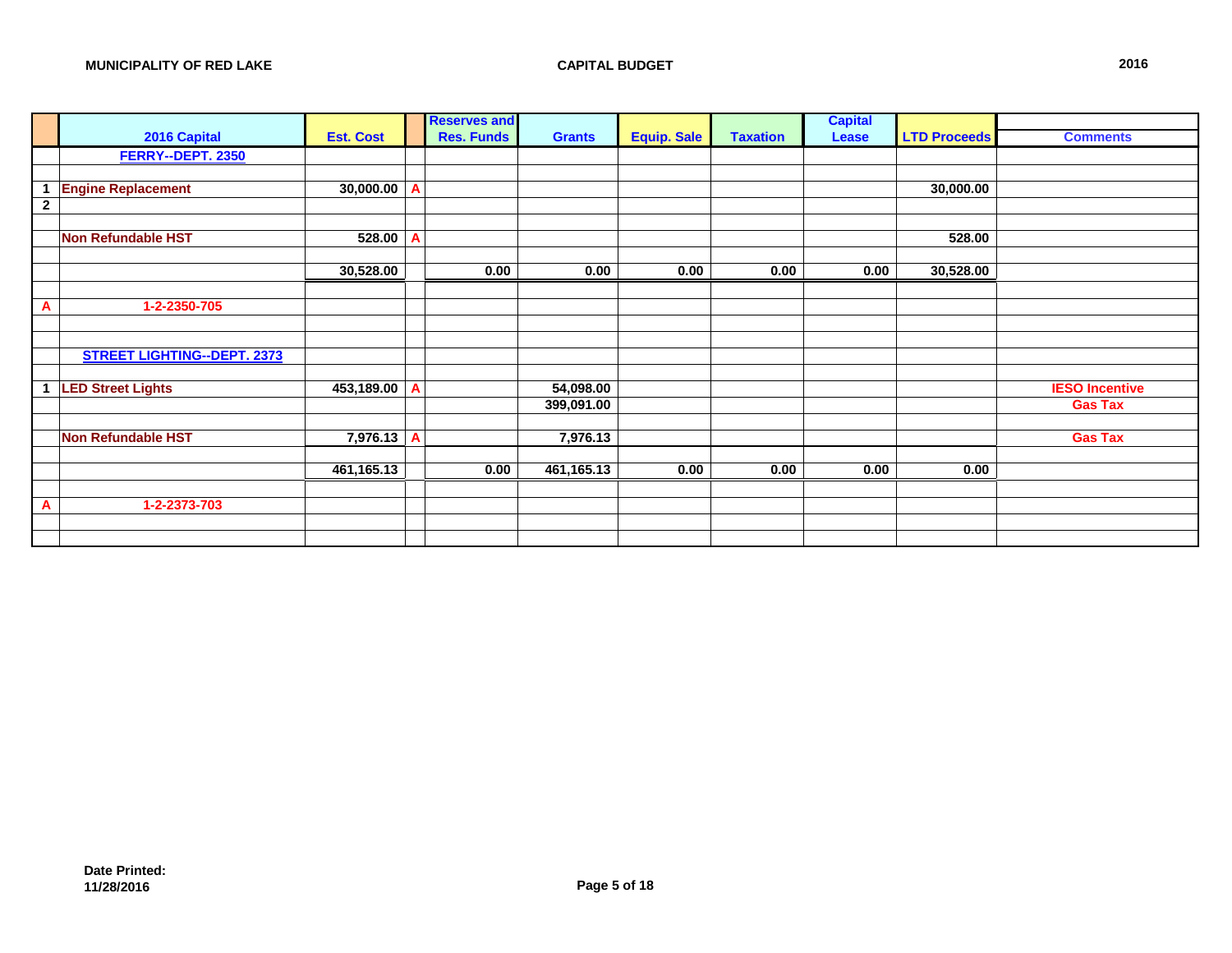|                         |                                              |                  |   | <b>Reserves and</b> |               |                    |                 | <b>Capital</b> |                     |                 |
|-------------------------|----------------------------------------------|------------------|---|---------------------|---------------|--------------------|-----------------|----------------|---------------------|-----------------|
|                         | 2016 Capital                                 | <b>Est. Cost</b> |   | <b>Res. Funds</b>   | <b>Grants</b> | <b>Equip. Sale</b> | <b>Taxation</b> | Lease          | <b>LTD Proceeds</b> | <b>Comments</b> |
|                         | <b>SANITARY SEWER--DEPT. 2400</b>            |                  |   |                     |               |                    |                 |                |                     |                 |
|                         |                                              |                  |   |                     |               |                    |                 |                |                     |                 |
| $\mathbf{1}$            | Air Relief Controller--Cochenour Lift        | $10,532.40$ B    |   |                     |               |                    |                 |                | 10,532.40           |                 |
| $\overline{2}$          | <b>Soft Starts--Cochenour Lift</b>           | $6,948.00$ B     |   |                     |               |                    |                 |                | 6,948.00            |                 |
| $\overline{\mathbf{3}}$ | Lift Stn # 1--Forcemain Eng Study            | $15,000.00$ C    |   |                     |               |                    |                 |                | 15,000.00           |                 |
| $\boldsymbol{4}$        | <b>Generator Inspections</b>                 | $12,000.00$ B    |   |                     |               |                    |                 |                | 12,000.00           |                 |
| 5                       | <b>Thermographic Imaging MCC Panels</b>      | $10,000.00$ B    |   |                     |               |                    |                 |                | 10,000.00           |                 |
| 6                       | <b>Flooring Replacement--RL STP</b>          | $5,600.00$ A     |   |                     |               |                    |                 |                | 5,600.00            |                 |
|                         |                                              |                  |   |                     |               |                    |                 |                |                     |                 |
|                         | <b>Non Refundable HST</b>                    | 98.56 A          |   |                     |               |                    |                 |                | 98.56               |                 |
|                         | <b>Non Refundable HST</b>                    | $694.86$ B       |   |                     |               |                    |                 |                | 694.86              |                 |
|                         | <b>Non Refundable HST</b>                    | $264.00$ C       |   |                     |               |                    |                 |                | 264.00              |                 |
|                         |                                              |                  |   |                     |               |                    |                 |                |                     |                 |
|                         |                                              | 61,137.82        |   | 0.00                | 0.00          | 0.00               | 0.00            | 0.00           | 61,137.82           |                 |
|                         |                                              |                  |   |                     |               |                    |                 |                |                     |                 |
| $\overline{\mathbf{A}}$ | 1-2-2400-700                                 | 5,698.56         |   |                     |               |                    |                 |                |                     |                 |
| $\overline{\mathbf{B}}$ | 1-2-2400-705                                 | 40,175.26        |   |                     |               |                    |                 |                |                     |                 |
| $\mathbf c$             | 1-2-2400-730                                 | 15,264.00        |   |                     |               |                    |                 |                |                     |                 |
|                         |                                              |                  |   |                     |               |                    |                 |                |                     |                 |
|                         |                                              |                  |   |                     |               |                    |                 |                |                     |                 |
|                         | <b>WATER TREATMENT PLANT--DEPT. 2405</b>     |                  |   |                     |               |                    |                 |                |                     |                 |
|                         |                                              |                  |   |                     |               |                    |                 |                |                     |                 |
| $\mathbf{1}$            | <b>Red Lake Water Tower Liner Repair Stu</b> | $20,000.00$ A    |   |                     |               |                    |                 |                | 20,000.00           |                 |
| $\mathbf{2}$            | <b>THM Control--RLWT and Distrib.</b>        | $25,000.00$ C    |   |                     |               |                    |                 |                | 25,000.00           |                 |
| $\mathbf{3}$            | <b>Natural Gas Conversion</b>                | 40,000.00 A      |   |                     | 40,000.00     |                    |                 |                |                     | <b>Gas Tax</b>  |
| 4                       | <b>Generator Inspections</b>                 | $12,000.00$ B    |   |                     |               |                    |                 |                | 12,000.00           |                 |
| $\overline{\mathbf{5}}$ | <b>Thermographic Imaging MCC Panels</b>      | $10,000.00$ B    |   |                     |               |                    |                 |                | 10,000.00           |                 |
| 6                       | <b>Water Treat--10" Clayton Valves Kits</b>  | 6,900.00         | A |                     |               |                    |                 |                | 6,900.00            |                 |
|                         |                                              |                  |   |                     |               |                    |                 |                |                     |                 |
|                         | <b>Non Refundable HST</b>                    | $1,177.44$ A     |   |                     | 704.00        |                    |                 |                | 473.44              |                 |
|                         | <b>Non Refundable HST</b>                    | $387.20$ B       |   |                     |               |                    |                 |                | 387.20              |                 |
|                         | <b>Non Refundable HST</b>                    | $440.00$ C       |   |                     |               |                    |                 |                | 440.00              |                 |
|                         |                                              |                  |   |                     |               |                    |                 |                |                     |                 |
|                         |                                              | 115,904.64       |   | 0.00                | 40,704.00     | 0.00               | 0.00            | 0.00           | 75,200.64           |                 |
|                         |                                              |                  |   |                     |               |                    |                 |                |                     |                 |
| $\overline{\mathbf{A}}$ | 1-2-2405-700                                 | 68,077.44        |   |                     |               |                    |                 |                |                     |                 |
| B                       | 1-2-2405-705                                 | 22,387.20        |   |                     |               |                    |                 |                |                     |                 |
| $\overline{\mathbf{c}}$ | 1-2-2405-730                                 | 25,440.00        |   |                     |               |                    |                 |                |                     |                 |
|                         |                                              |                  |   |                     |               |                    |                 |                |                     |                 |
|                         |                                              |                  |   |                     |               |                    |                 |                |                     |                 |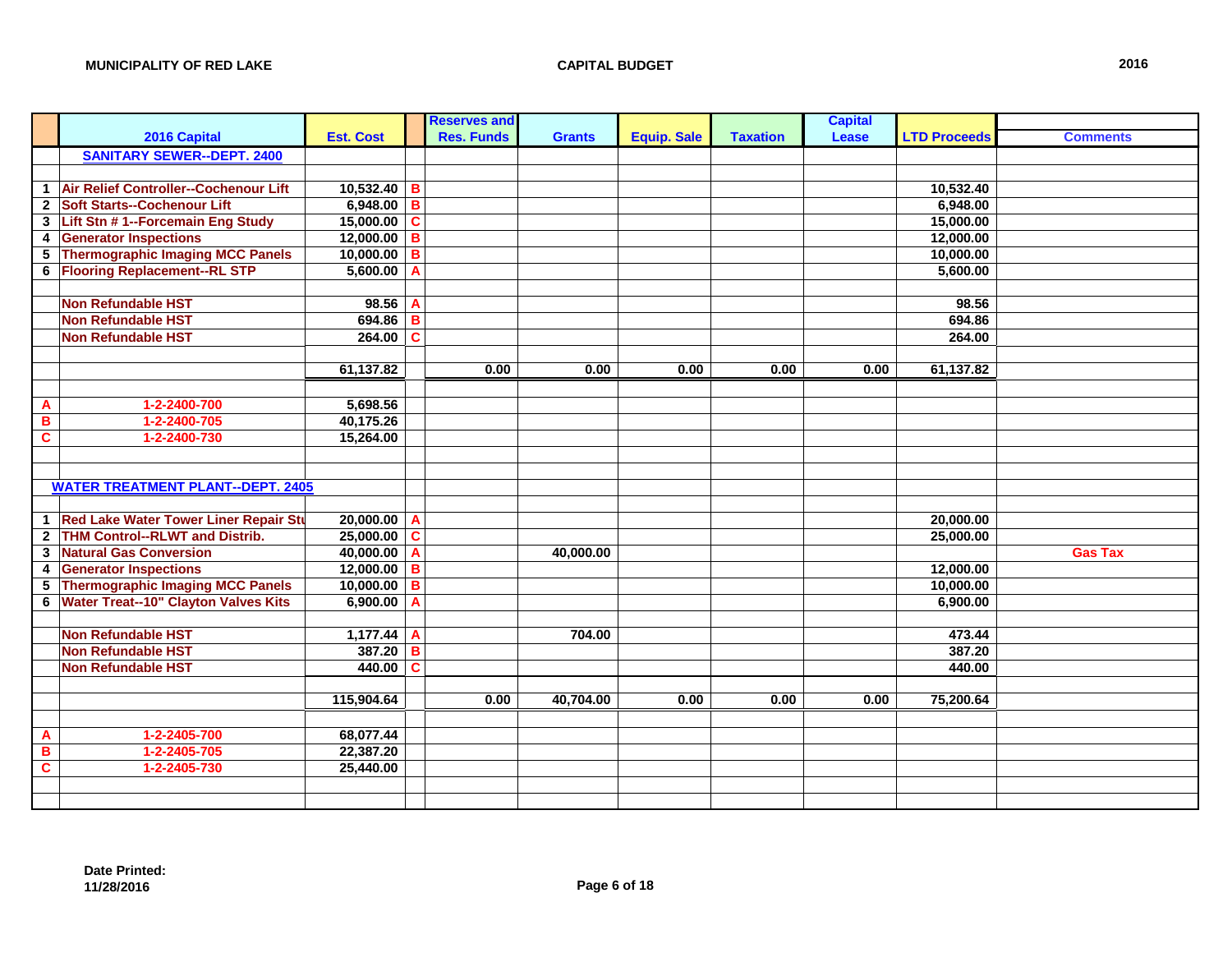| I                       |                                        |                     |              | <b>Reserves and</b> |               |                    |                 | <b>Capital</b> |                     |                           |
|-------------------------|----------------------------------------|---------------------|--------------|---------------------|---------------|--------------------|-----------------|----------------|---------------------|---------------------------|
|                         | 2016 Capital                           | <b>Est. Cost</b>    |              | <b>Res. Funds</b>   | <b>Grants</b> | <b>Equip. Sale</b> | <b>Taxation</b> | Lease          | <b>LTD Proceeds</b> | <b>Comments</b>           |
|                         | <b>WASTE DISPOSAL SITE--DEPT. 2415</b> |                     |              |                     |               |                    |                 |                |                     |                           |
|                         |                                        |                     |              |                     |               |                    |                 |                |                     |                           |
| $\mathbf{1}$            | Generator                              | $3,300.00$ B        |              |                     |               |                    |                 |                | 3,300.00            |                           |
| $\overline{2}$          |                                        |                     |              |                     |               |                    |                 |                |                     |                           |
|                         |                                        |                     |              |                     |               |                    |                 |                |                     |                           |
|                         | <b>Non Refundable HST</b>              | 58.08               | $\, {\bf B}$ |                     |               |                    |                 |                | 58.08               |                           |
|                         |                                        |                     |              |                     |               |                    |                 |                |                     |                           |
|                         |                                        | 3,358.08            |              | 0.00                | 0.00          | 0.00               | 0.00            | 0.00           | 3,358.08            |                           |
|                         |                                        |                     |              |                     |               |                    |                 |                |                     |                           |
| $\mathbf{A}$            | 1-2-2415-700                           |                     |              |                     |               |                    |                 |                |                     |                           |
| $\overline{\mathbf{B}}$ | 1-2-2415-705                           |                     |              |                     |               |                    |                 |                |                     |                           |
|                         |                                        |                     |              |                     |               |                    |                 |                |                     |                           |
|                         |                                        |                     |              |                     |               |                    |                 |                |                     |                           |
|                         | <b>RECYCLING--DEPT. 2420</b>           |                     |              |                     |               |                    |                 |                |                     |                           |
|                         |                                        |                     |              |                     |               |                    |                 |                |                     |                           |
| $\mathbf 1$             | <b>Scale For Loader</b>                | $0.00$ B            |              |                     |               |                    |                 |                |                     | \$7,800 Deferred          |
| $\overline{2}$          |                                        |                     |              |                     |               |                    |                 |                |                     |                           |
|                         | <b>Non Refundable HST</b>              | $0.00$ B            |              |                     |               |                    |                 |                |                     |                           |
|                         |                                        |                     |              |                     |               |                    |                 |                |                     |                           |
|                         |                                        | 0.00                |              | 0.00                | 0.00          | 0.00               | 0.00            | 0.00           | 0.00                |                           |
|                         |                                        |                     |              |                     |               |                    |                 |                |                     |                           |
|                         | 1-2-2420-700                           |                     |              |                     |               |                    |                 |                |                     |                           |
| $\mathbf{A}$<br>B       | 1-2-2420-705                           |                     |              |                     |               |                    |                 |                |                     |                           |
|                         |                                        |                     |              |                     |               |                    |                 |                |                     |                           |
|                         |                                        |                     |              |                     |               |                    |                 |                |                     |                           |
|                         | DAY CARE--DEPT. 2615                   |                     |              |                     |               |                    |                 |                |                     |                           |
|                         |                                        |                     |              |                     |               |                    |                 |                |                     |                           |
|                         | 1 Step Replacement                     | $\overline{0.00}$ A |              |                     |               |                    |                 |                |                     | \$3,000 S/B Landlord cost |
|                         | 2 Washing Machine                      | 899.97 B            |              |                     |               |                    |                 |                | 899.97              |                           |
|                         | 3 Drago Duoglider                      | 237.99              | B            |                     |               |                    |                 |                | 237.99              |                           |
|                         |                                        |                     |              |                     |               |                    |                 |                |                     |                           |
|                         | <b>Non Refundable HST</b>              | 0.00                | A            |                     |               |                    |                 |                |                     |                           |
|                         | <b>Non Refundable HST</b>              | 20.03               |              |                     |               |                    |                 |                | 20.03               |                           |
|                         |                                        |                     |              |                     |               |                    |                 |                |                     |                           |
|                         |                                        | 1,137.96            |              | 0.00                | 0.00          | 0.00               | 0.00            | 0.00           | 1,137.96            |                           |
|                         |                                        |                     |              |                     |               |                    |                 |                |                     |                           |
| A                       | 1-2-2615-700                           |                     |              |                     |               |                    |                 |                |                     |                           |
| $\, {\bf B} \,$         | 1-2-2615-705                           |                     |              |                     |               |                    |                 |                |                     |                           |
|                         |                                        |                     |              |                     |               |                    |                 |                |                     |                           |
|                         |                                        |                     |              |                     |               |                    |                 |                |                     |                           |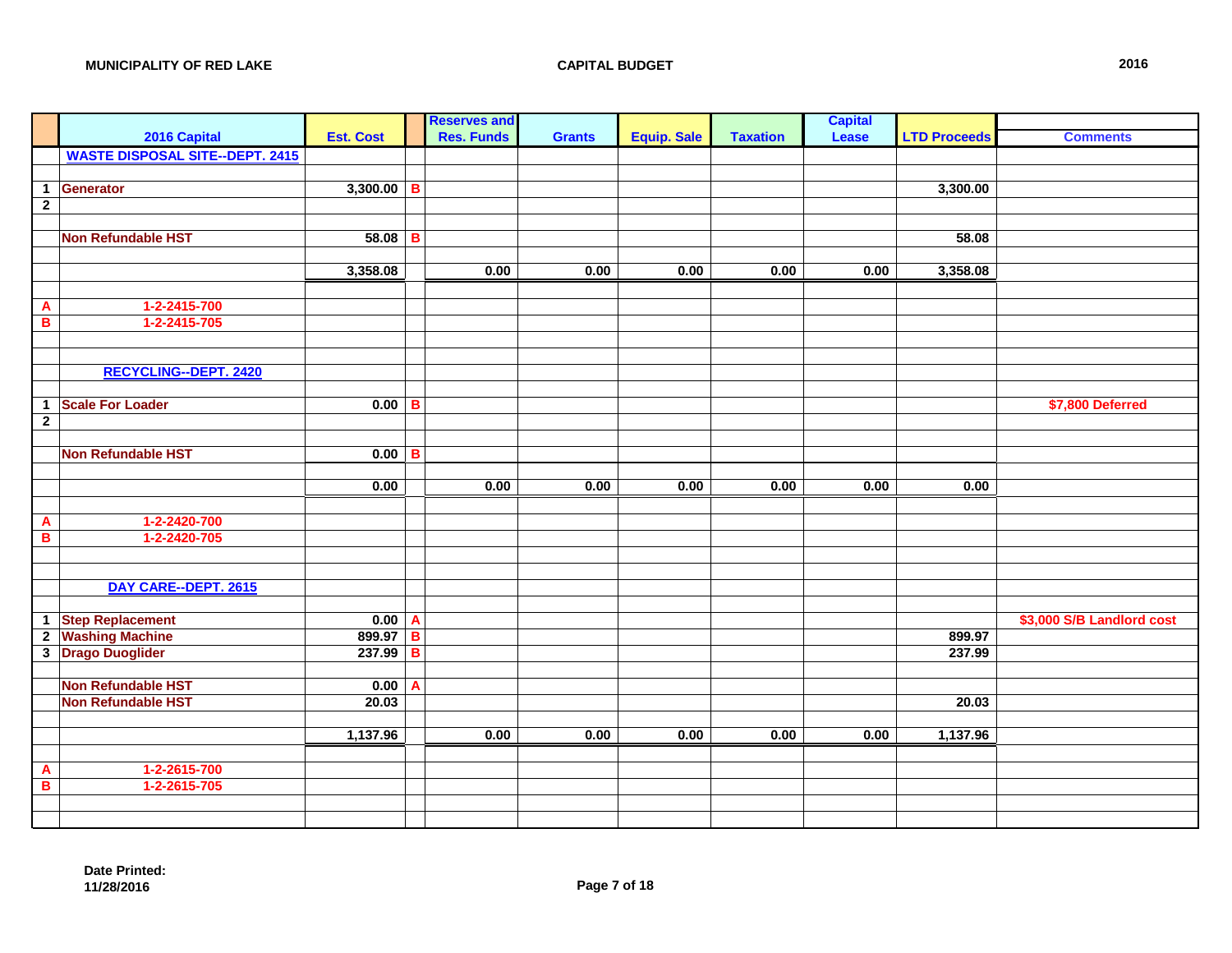|                |                                              |                  |                            | <b>Reserves and</b> |               |                    |                 | <b>Capital</b> |                     |                         |
|----------------|----------------------------------------------|------------------|----------------------------|---------------------|---------------|--------------------|-----------------|----------------|---------------------|-------------------------|
|                | 2016 Capital                                 | <b>Est. Cost</b> |                            | <b>Res. Funds</b>   | <b>Grants</b> | <b>Equip. Sale</b> | <b>Taxation</b> | Lease          | <b>LTD Proceeds</b> | <b>Comments</b>         |
|                | <b>RECREATION--DEPT. 2700</b>                |                  |                            |                     |               |                    |                 |                |                     |                         |
|                |                                              |                  |                            |                     |               |                    |                 |                |                     |                         |
|                | <b>Recreation Cluster--Splash Park</b>       | $356,111.00$ C   |                            |                     |               |                    |                 |                |                     |                         |
|                | <b>Recreation Cluster--Roof O/D Rink</b>     | 0.00 A           |                            |                     |               |                    |                 |                |                     | \$875,459.20 Deferred   |
|                | <b>Recreation Cluster--Paving O/D Rink</b>   | 0.00             | $\mathbf c$                |                     |               |                    |                 |                |                     | \$52,800.00 Deferred    |
|                | <b>Recreation Cluster--Boards O/D Rink</b>   | 0.00             | $\mathsf{A}$               |                     |               |                    |                 |                |                     | \$74,800.00 Deferred    |
|                | <b>Recreation Cluster--Parking Lot</b>       | 0.00             | D                          |                     |               |                    |                 |                |                     | \$93,500.00 Deferred    |
|                | <b>Recreation Cluster--Washrooms</b>         | 0.00             | $\overline{A}$             |                     |               |                    |                 |                |                     | \$60,500.00 Deferred    |
|                | <b>Recreation Cluster--Seating</b>           | 40,500.00        | B                          |                     |               |                    |                 |                |                     |                         |
|                | <b>Recreation Cluster--Lighting</b>          | 0.00             | A                          |                     |               |                    |                 |                |                     | \$49,500.00 Deferred    |
|                | <b>Recreation Cluster--Playground Equipr</b> | $24,279.00$ B    |                            |                     |               |                    |                 |                |                     |                         |
|                |                                              |                  |                            |                     |               |                    |                 |                | 178,297.66          |                         |
|                |                                              |                  |                            |                     | 100,000.00    |                    |                 |                |                     | Canada 150              |
|                |                                              |                  |                            |                     | 150,000.00    |                    |                 |                |                     | <b>Ontario Trillium</b> |
|                |                                              |                  |                            |                     |               |                    |                 |                |                     |                         |
|                | <b>Non Refundable HST</b>                    | $0.00$ A         |                            |                     |               |                    |                 |                |                     |                         |
|                | <b>Non Refundable HST</b>                    | 1,140.11         | $\overline{\phantom{a}}$ B |                     |               |                    |                 |                |                     |                         |
|                | <b>Non Refundable HST</b>                    | 6,267.55 $ C $   |                            |                     |               |                    |                 |                |                     |                         |
|                | <b>Non Refundable HST</b>                    | 0.00             | D                          |                     |               |                    |                 |                |                     |                         |
|                |                                              |                  |                            |                     |               |                    |                 |                |                     |                         |
|                |                                              | 428,297.66       |                            | 0.00                | 250,000.00    | 0.00               | 0.00            | 0.00           | 178,297.66          |                         |
|                |                                              |                  |                            |                     |               |                    |                 |                |                     |                         |
| $\overline{A}$ | 1-2-2700-700                                 | 0.00             |                            |                     |               |                    |                 |                |                     |                         |
| B              | 1-2-2700-705                                 | 65,919.11        |                            |                     |               |                    |                 |                |                     |                         |
| C              | 1-2-2700-720                                 | 362,378.55       |                            |                     |               |                    |                 |                |                     |                         |
| D              | 1-2-2700-721                                 | 0.00             |                            |                     |               |                    |                 |                |                     |                         |
|                |                                              |                  |                            |                     |               |                    |                 |                |                     |                         |
|                |                                              |                  |                            |                     |               |                    |                 |                |                     |                         |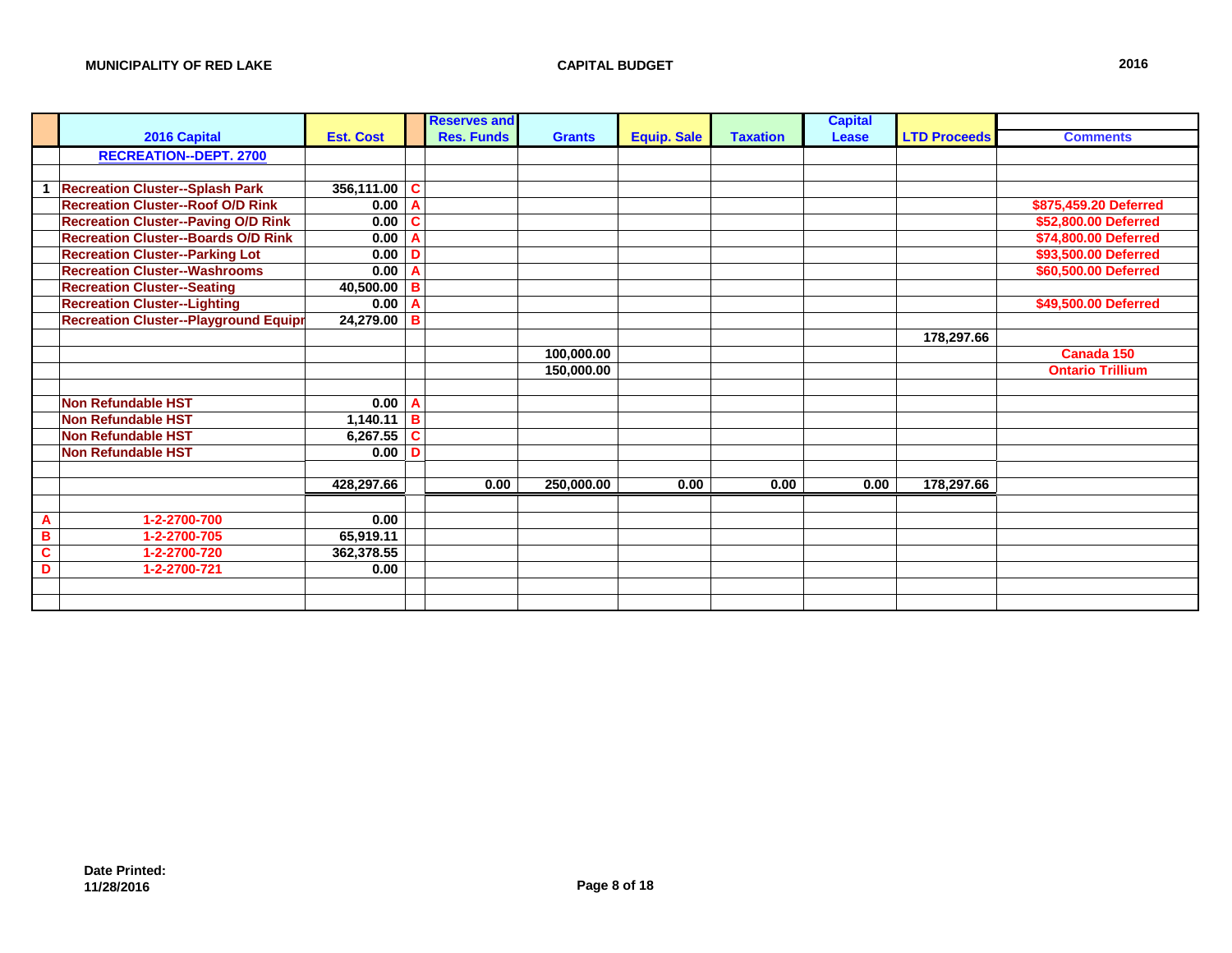|              | 2016 Capital                  | <b>Est. Cost</b>  |             | <b>Reserves and</b><br><b>Res. Funds</b> | <b>Grants</b> | <b>Equip. Sale</b> | <b>Taxation</b> | <b>Capital</b><br>Lease | <b>LTD Proceeds</b> | <b>Comments</b>   |
|--------------|-------------------------------|-------------------|-------------|------------------------------------------|---------------|--------------------|-----------------|-------------------------|---------------------|-------------------|
|              | <b>FACILITIES--DEPT. 2750</b> |                   |             |                                          |               |                    |                 |                         |                     |                   |
|              |                               |                   |             |                                          |               |                    |                 |                         |                     |                   |
|              | <b>Multi-Purpose Sprayer</b>  | 4,500.00 <b>B</b> |             |                                          |               |                    |                 |                         | 4,500.00            |                   |
| $\mathbf{2}$ | <b>Truck</b>                  | 0.00              | B           |                                          |               |                    |                 |                         |                     | \$30,210 Deferred |
| 3            | Signs                         | 4,900.00          | $\mathbf c$ |                                          |               |                    |                 |                         | 4,900.00            |                   |
|              |                               |                   |             |                                          |               |                    |                 |                         |                     |                   |
|              | <b>Non Refundable HST</b>     | $165.44$ B        |             |                                          |               |                    |                 |                         | 165.44              |                   |
|              | <b>Non Refundable HST</b>     | 86.24             | C           |                                          |               |                    |                 |                         | 86.24               |                   |
|              |                               |                   |             |                                          |               |                    |                 |                         |                     |                   |
|              |                               | 9,651.68          |             | 0.00                                     | 0.00          | 0.00               | 0.00            | 0.00                    | 9,651.68            |                   |
|              |                               |                   |             |                                          |               |                    |                 |                         |                     |                   |
| A            | 1-2-2750-700                  |                   |             |                                          |               |                    |                 |                         |                     |                   |
| в            | 1-2-2750-705                  | 4,665.44          |             |                                          |               |                    |                 |                         |                     |                   |
| C            | 1-2-2750-710                  | 4,986.24          |             |                                          |               |                    |                 |                         |                     |                   |
|              |                               |                   |             |                                          |               |                    |                 |                         |                     |                   |
|              |                               |                   |             |                                          |               |                    |                 |                         |                     |                   |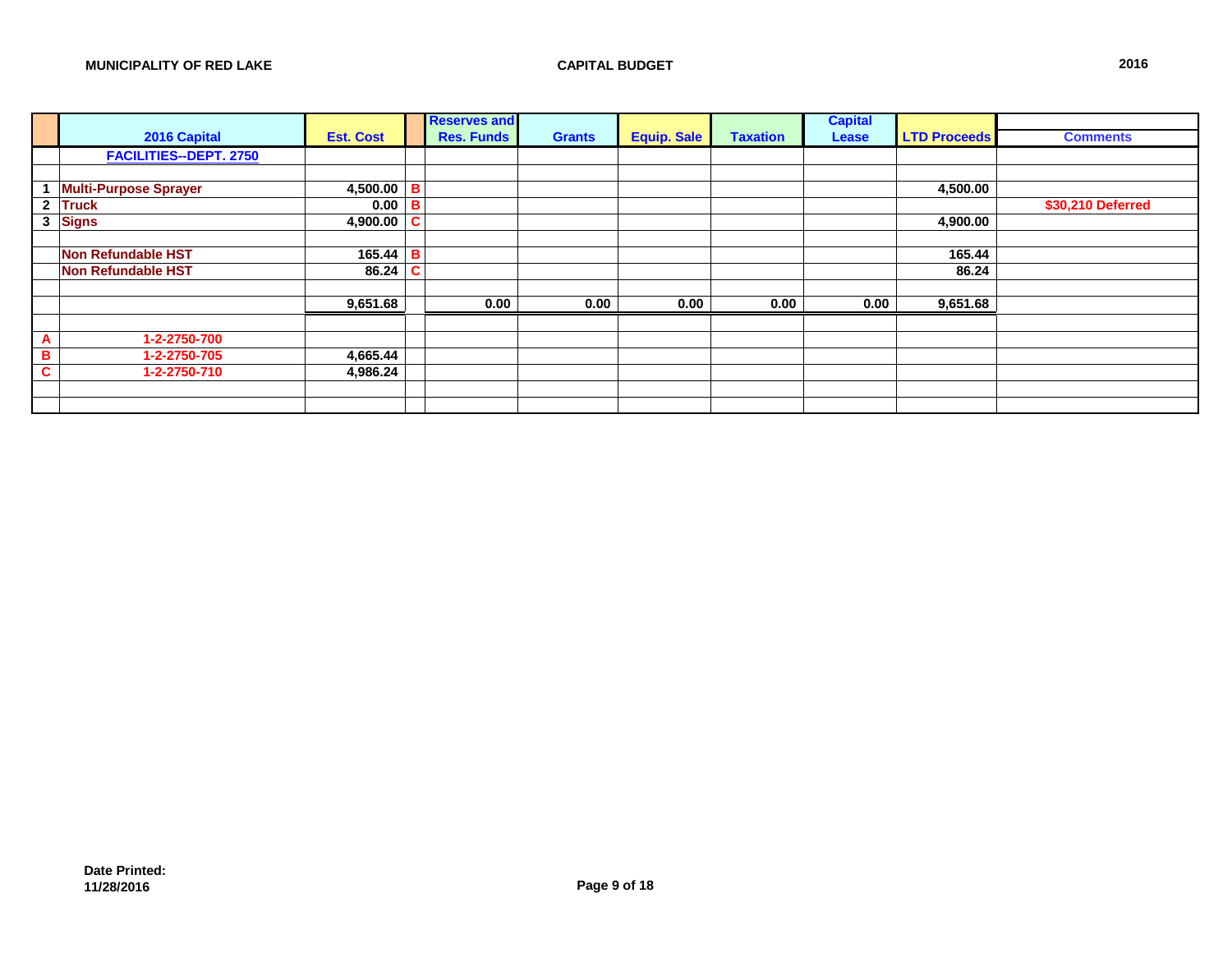|                |                                     |                  | <b>Reserves and</b>     |               |                    |                 | <b>Capital</b> |                     |                   |
|----------------|-------------------------------------|------------------|-------------------------|---------------|--------------------|-----------------|----------------|---------------------|-------------------|
|                | 2016 Capital                        | <b>Est. Cost</b> | <b>Res. Funds</b>       | <b>Grants</b> | <b>Equip. Sale</b> | <b>Taxation</b> | <b>Lease</b>   | <b>LTD Proceeds</b> | <b>Comments</b>   |
|                | PARKS--DEPT. 2751                   |                  |                         |               |                    |                 |                |                     |                   |
|                |                                     |                  |                         |               |                    |                 |                |                     |                   |
| $\mathbf{1}$   | <b>Blue Imp Play Equipment</b>      | $0.00$ A         |                         |               |                    |                 |                |                     | \$20,500 Deferred |
|                | $2$ Benches (4)                     | 3,316.00         | $\overline{\mathsf{A}}$ |               |                    |                 |                | 3,316.00            |                   |
|                |                                     |                  |                         |               |                    |                 |                |                     |                   |
|                | Non Refundable HST                  | 58.36            |                         |               |                    |                 |                | 58.36               |                   |
|                |                                     |                  |                         |               |                    |                 |                |                     |                   |
|                |                                     | 3,374.36         | 0.00                    | 0.00          | 0.00               | 0.00            | 0.00           | 3,374.36            |                   |
|                |                                     |                  |                         |               |                    |                 |                |                     |                   |
| $\mathbf{A}$   | 1-2-2751-705                        |                  |                         |               |                    |                 |                |                     |                   |
|                |                                     |                  |                         |               |                    |                 |                |                     |                   |
|                |                                     |                  |                         |               |                    |                 |                |                     |                   |
|                | <b>MUNICIPAL OFFICE--DEPT. 2754</b> |                  |                         |               |                    |                 |                |                     |                   |
|                |                                     |                  |                         |               |                    |                 |                |                     |                   |
| $\mathbf{1}$   | <b>Energy Audit</b>                 |                  | в                       |               |                    |                 |                |                     | \$12,500 Deferred |
|                | 2 Telephone System                  |                  | $\overline{\mathsf{A}}$ |               |                    |                 |                |                     | \$49,000 Deferred |
|                |                                     |                  |                         |               |                    |                 |                |                     |                   |
|                | Non Refundable HST                  | 0.00             | $\mathbf{A}$            |               |                    |                 |                |                     |                   |
|                | <b>Non Refundable HST</b>           | 0.00             | B                       |               |                    |                 |                |                     |                   |
|                |                                     |                  |                         |               |                    |                 |                |                     |                   |
|                |                                     | 0.00             | 0.00                    | 0.00          | 0.00               | 0.00            | 0.00           | 0.00                |                   |
|                |                                     |                  |                         |               |                    |                 |                |                     |                   |
| A              | 1-2-2754-705                        |                  |                         |               |                    |                 |                |                     |                   |
| B              | 1-2-2754-715                        |                  |                         |               |                    |                 |                |                     |                   |
|                |                                     |                  |                         |               |                    |                 |                |                     |                   |
|                | <b>BEACHES--DEPT. 2755</b>          |                  |                         |               |                    |                 |                |                     |                   |
|                |                                     |                  |                         |               |                    |                 |                |                     |                   |
| $\mathbf 1$    |                                     |                  |                         |               |                    |                 |                |                     |                   |
| $\overline{2}$ |                                     |                  |                         |               |                    |                 |                |                     |                   |
|                |                                     |                  |                         |               |                    |                 |                |                     |                   |
|                |                                     |                  |                         |               |                    |                 |                |                     |                   |
|                |                                     | 0.00             | 0.00                    | 0.00          | 0.00               | 0.00            | 0.00           | 0.00                |                   |
|                |                                     |                  |                         |               |                    |                 |                |                     |                   |
| A              | 1-2-2755-722                        |                  |                         |               |                    |                 |                |                     |                   |
|                |                                     |                  |                         |               |                    |                 |                |                     |                   |
|                |                                     |                  |                         |               |                    |                 |                |                     |                   |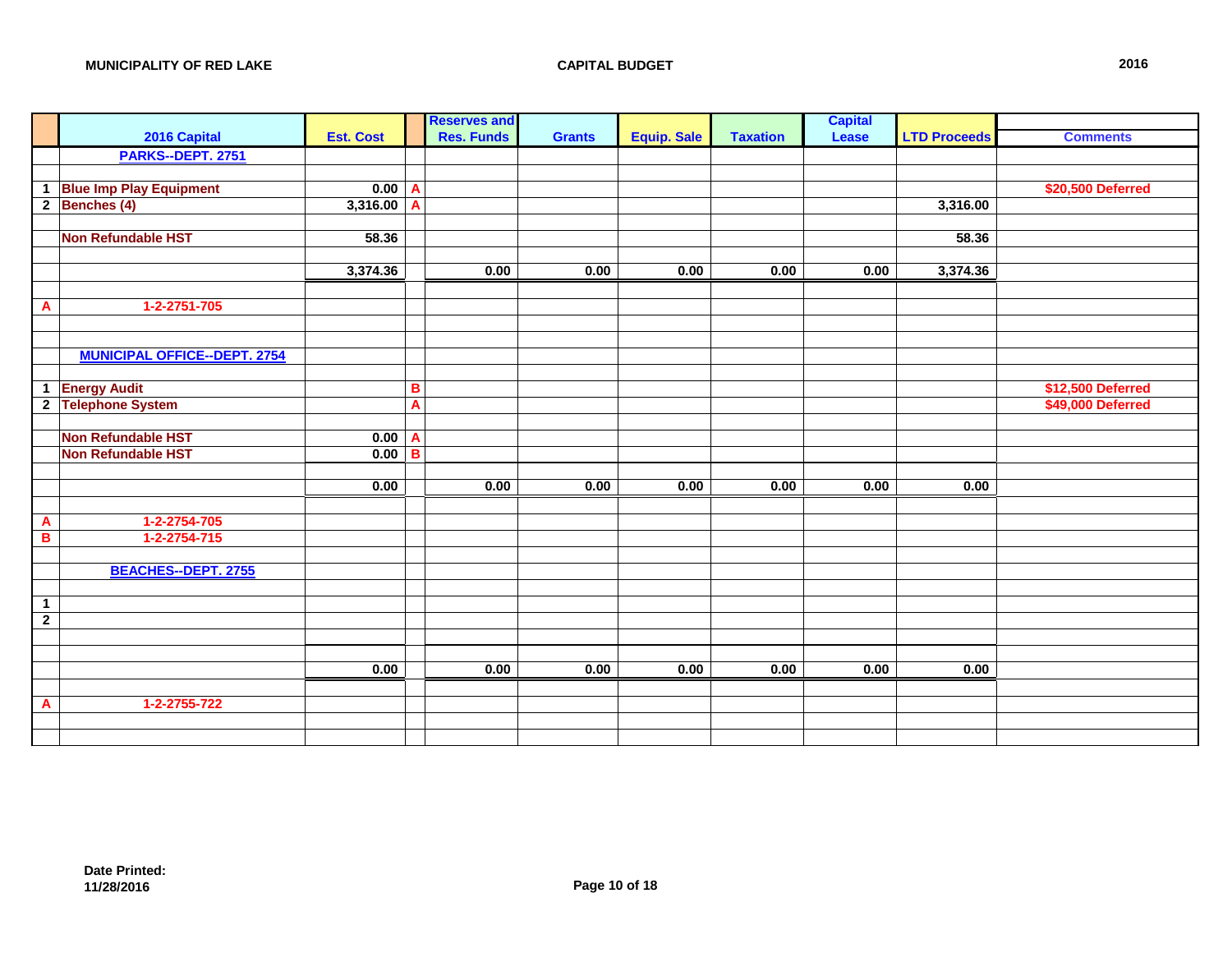| $\mathbb{R}^2$            |                                  |                  |                | <b>Reserves and</b> |                        |                    |                 | <b>Capital</b> |                     |                                |
|---------------------------|----------------------------------|------------------|----------------|---------------------|------------------------|--------------------|-----------------|----------------|---------------------|--------------------------------|
|                           | 2016 Capital                     | <b>Est. Cost</b> |                | <b>Res. Funds</b>   | <b>Grants</b>          | <b>Equip. Sale</b> | <b>Taxation</b> | Lease          | <b>LTD Proceeds</b> | <b>Comments</b>                |
|                           | DOCKS--DEPT. 2756                |                  |                |                     |                        |                    |                 |                |                     |                                |
|                           |                                  |                  |                |                     |                        |                    |                 |                |                     |                                |
| $\mathbf{1}$              | <b>Sidewalk Replacement</b>      | $16,000.00$ B    |                |                     |                        |                    |                 |                | 16,000.00           |                                |
| $\overline{2}$            |                                  |                  |                |                     |                        |                    |                 |                |                     |                                |
|                           |                                  |                  |                |                     |                        |                    |                 |                |                     |                                |
|                           | <b>Non Refundable HST</b>        | $281.60$ B       |                |                     |                        |                    |                 |                | 281.60              |                                |
|                           |                                  |                  |                |                     |                        |                    |                 |                |                     |                                |
|                           |                                  | 16,281.60        |                | 0.00                | 0.00                   | 0.00               | 0.00            | 0.00           | 16,281.60           |                                |
|                           |                                  |                  |                |                     |                        |                    |                 |                |                     |                                |
| $\boldsymbol{\mathsf{A}}$ | 1-2-2756-705                     |                  |                |                     |                        |                    |                 |                |                     |                                |
| $\overline{\mathbf{B}}$   | 1-2-2756-709                     |                  |                |                     |                        |                    |                 |                |                     |                                |
|                           |                                  |                  |                |                     |                        |                    |                 |                |                     |                                |
|                           |                                  |                  |                |                     |                        |                    |                 |                |                     |                                |
|                           | <b>EVENTS CENTER--DEPT. 2784</b> |                  |                |                     |                        |                    |                 |                |                     |                                |
|                           |                                  |                  |                |                     |                        |                    |                 |                |                     |                                |
|                           | 1 <b>Feasibility Study</b>       | 132,665.09       | A              |                     | 65,000.00              |                    |                 |                |                     | <b>FCM</b>                     |
|                           |                                  |                  |                |                     | 50,000.00<br>20,000.00 |                    |                 |                |                     | <b>NOHFC</b><br><b>Fed-Nor</b> |
|                           |                                  |                  |                |                     |                        |                    |                 |                |                     |                                |
|                           |                                  |                  |                |                     |                        |                    |                 |                |                     |                                |
|                           | <b>Non Refundable HST</b>        | 2,334.91         | $\overline{A}$ |                     |                        |                    |                 |                |                     |                                |
|                           |                                  |                  |                |                     |                        |                    |                 |                |                     |                                |
|                           |                                  | 135,000.00       |                |                     | 135,000.00             | 0.00               | 0.00            | 0.00           | 0.00                |                                |
|                           |                                  |                  |                |                     |                        |                    |                 |                |                     |                                |
|                           |                                  |                  |                |                     |                        |                    |                 |                |                     |                                |
| $\blacktriangle$          | 1-2-2784-730                     |                  |                |                     |                        |                    |                 |                |                     |                                |
|                           |                                  |                  |                |                     |                        |                    |                 |                |                     |                                |
|                           |                                  |                  |                |                     |                        |                    |                 |                |                     |                                |
|                           | <b>RINKS--DEPT. 2785</b>         |                  |                |                     |                        |                    |                 |                |                     |                                |
|                           |                                  |                  |                |                     |                        |                    |                 |                |                     |                                |
| $\overline{1}$            |                                  |                  |                |                     |                        |                    |                 |                |                     |                                |
| $\overline{2}$            |                                  |                  |                |                     |                        |                    |                 |                |                     |                                |
|                           |                                  |                  |                |                     |                        |                    |                 |                |                     |                                |
|                           |                                  |                  |                |                     |                        |                    |                 |                |                     |                                |
|                           |                                  | 0.00             |                | 0.00                | 0.00                   | 0.00               | 0.00            | 0.00           | 0.00                |                                |
|                           |                                  |                  |                |                     |                        |                    |                 |                |                     |                                |
| $\blacktriangle$          | 1-2-2785-700                     |                  |                |                     |                        |                    |                 |                |                     |                                |
|                           |                                  |                  |                |                     |                        |                    |                 |                |                     |                                |
|                           |                                  |                  |                |                     |                        |                    |                 |                |                     |                                |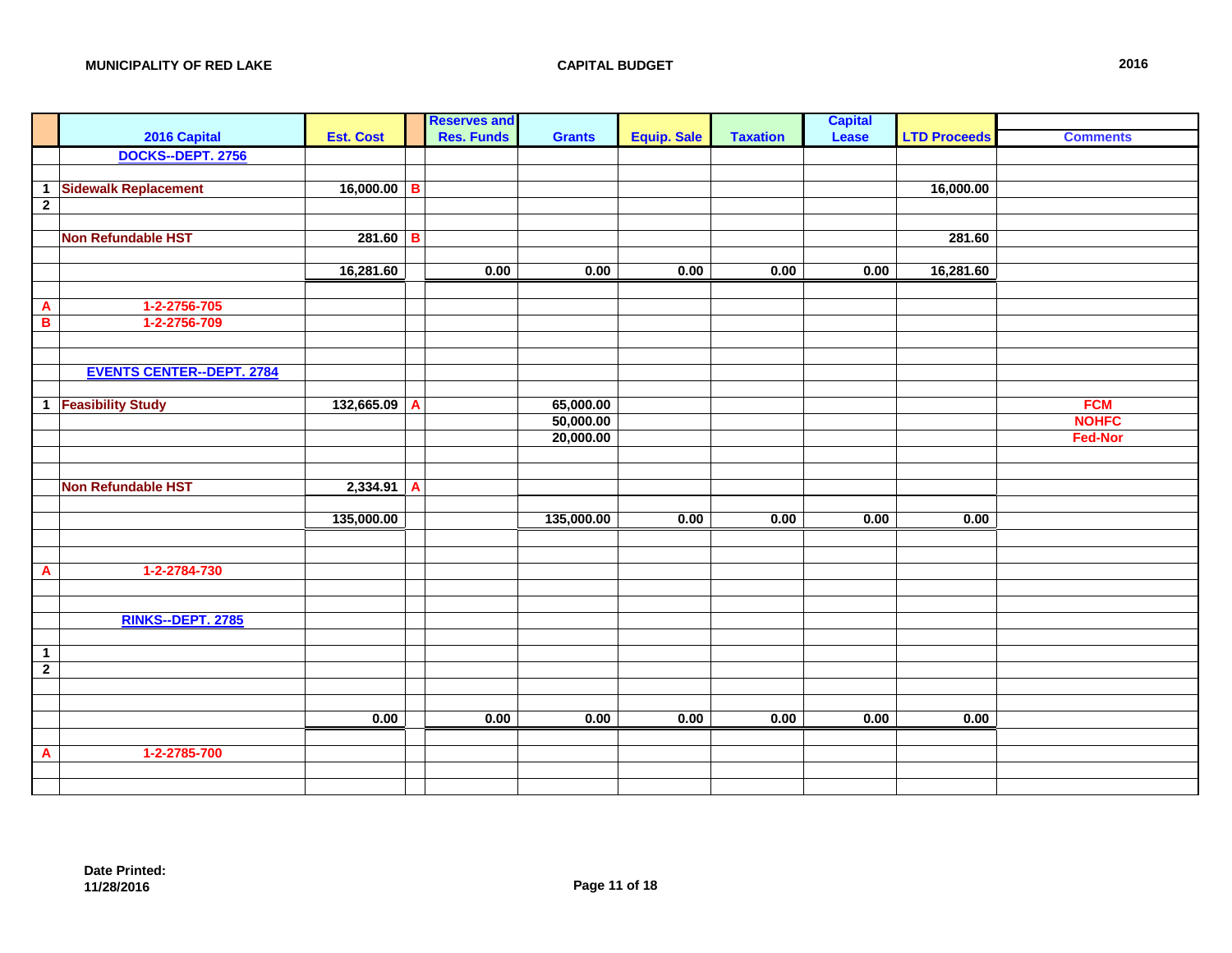|              |                             |                  |                       | <b>Reserves and</b> |               |                    |                 | <b>Capital</b> |                     |                   |
|--------------|-----------------------------|------------------|-----------------------|---------------------|---------------|--------------------|-----------------|----------------|---------------------|-------------------|
|              | 2016 Capital                | <b>Est. Cost</b> |                       | <b>Res. Funds</b>   | <b>Grants</b> | <b>Equip. Sale</b> | <b>Taxation</b> | Lease          | <b>LTD Proceeds</b> | <b>Comments</b>   |
|              | <b>CEMETERY--DEPT. 2786</b> |                  |                       |                     |               |                    |                 |                |                     |                   |
|              |                             |                  |                       |                     |               |                    |                 |                |                     |                   |
|              | <b>Mini Excavator</b>       |                  | $\mathbf{\mathsf{m}}$ |                     |               |                    |                 |                |                     | \$98,500 Deferred |
| $\mathbf{2}$ |                             |                  |                       |                     |               |                    |                 |                |                     |                   |
|              |                             |                  |                       |                     |               |                    |                 |                |                     |                   |
|              | <b>Non Refundable HST</b>   | 0.00             |                       |                     |               |                    |                 |                |                     |                   |
|              |                             |                  |                       |                     |               |                    |                 |                |                     |                   |
|              |                             | 0.00             |                       | 0.00                | 0.00          | 0.00               | 0.00            | 0.00           | 0.00                |                   |
|              |                             |                  |                       |                     |               |                    |                 |                |                     |                   |
| A            | 1-2-2786-705                |                  |                       |                     |               |                    |                 |                |                     |                   |
|              |                             |                  |                       |                     |               |                    |                 |                |                     |                   |
|              |                             |                  |                       |                     |               |                    |                 |                |                     |                   |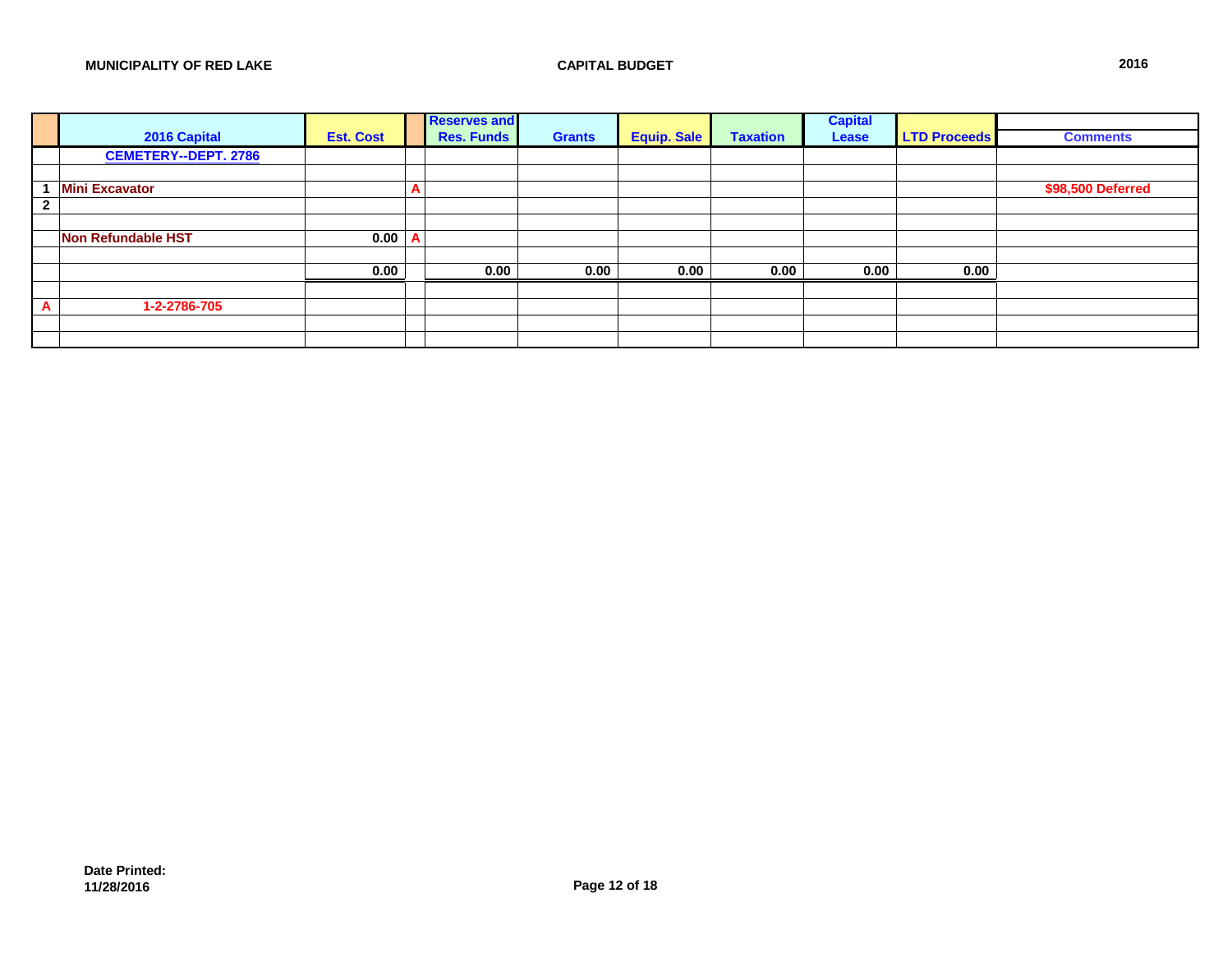|                         |                                      |                  |   | <b>Reserves and</b> |               |                    |                 | <b>Capital</b> |                     |                   |
|-------------------------|--------------------------------------|------------------|---|---------------------|---------------|--------------------|-----------------|----------------|---------------------|-------------------|
|                         | 2016 Capital                         | <b>Est. Cost</b> |   | <b>Res. Funds</b>   | <b>Grants</b> | <b>Equip. Sale</b> | <b>Taxation</b> | Lease          | <b>LTD Proceeds</b> | <b>Comments</b>   |
|                         | PHARMACY--DEPT. 2787                 |                  |   |                     |               |                    |                 |                |                     |                   |
|                         |                                      |                  |   |                     |               |                    |                 |                |                     |                   |
| $\overline{1}$          |                                      |                  |   |                     |               |                    |                 |                |                     |                   |
| $\overline{2}$          |                                      |                  |   |                     |               |                    |                 |                |                     |                   |
|                         |                                      |                  |   |                     |               |                    |                 |                |                     |                   |
|                         |                                      | 0.00             |   | 0.00                | 0.00          | 0.00               | 0.00            | 0.00           | 0.00                |                   |
|                         |                                      |                  |   |                     |               |                    |                 |                |                     |                   |
| $\mathbf{A}$            | 1-2-2787-700                         |                  |   |                     |               |                    |                 |                |                     |                   |
|                         |                                      |                  |   |                     |               |                    |                 |                |                     |                   |
|                         |                                      |                  |   |                     |               |                    |                 |                |                     |                   |
|                         | <b>COCHENOUR HALL--DEPT. 2788</b>    |                  |   |                     |               |                    |                 |                |                     |                   |
|                         |                                      |                  |   |                     |               |                    |                 |                |                     |                   |
| $\mathbf{1}$            | <b>Floor Scrubber</b>                |                  | B |                     |               |                    |                 |                |                     | \$9,995 Deferred  |
| $\overline{2}$          |                                      |                  |   |                     |               |                    |                 |                |                     |                   |
|                         |                                      |                  |   |                     |               |                    |                 |                |                     |                   |
|                         | <b>Non Refundable HST</b>            | $0.00$ B         |   |                     |               |                    |                 |                |                     |                   |
|                         |                                      |                  |   |                     |               |                    |                 |                |                     |                   |
|                         |                                      | 0.00             |   | 0.00                | 0.00          | 0.00               | 0.00            | 0.00           | 0.00                |                   |
|                         |                                      |                  |   |                     |               |                    |                 |                |                     |                   |
| $\overline{\mathbf{A}}$ | 1-2-2788-700                         |                  |   |                     |               |                    |                 |                |                     |                   |
| $\overline{\mathbf{B}}$ | 1-2-2788-705                         |                  |   |                     |               |                    |                 |                |                     |                   |
|                         |                                      |                  |   |                     |               |                    |                 |                |                     |                   |
|                         |                                      |                  |   |                     |               |                    |                 |                |                     |                   |
|                         | R. L. COMM. CENTER--DEPT. 2789       |                  |   |                     |               |                    |                 |                |                     |                   |
|                         |                                      |                  |   |                     |               |                    |                 |                |                     |                   |
| $\overline{1}$          | 10 Mats                              | $1,830.00$ B     |   |                     |               |                    |                 |                | 1,830.00            |                   |
| $\overline{2}$          | 6' Plastic Tables (10)               | 1,800.00         | B |                     |               |                    |                 |                | 1,800.00            |                   |
| $\overline{\mathbf{3}}$ | <b>Blinds</b>                        | 0.00             | A |                     |               |                    |                 |                |                     | \$10,200 Deferred |
| $\overline{\mathbf{4}}$ | <b>Energy Audit</b>                  | 0.00             | C |                     |               |                    |                 |                |                     | \$16,500 Deferred |
|                         | 5 Flooring--Weight Room/Skate Change | 10,000.00        | A |                     |               |                    |                 |                | 10,000.00           |                   |
|                         |                                      |                  |   |                     |               |                    |                 |                |                     |                   |
|                         | <b>Non Refundable HST</b>            | 176.00           | A |                     |               |                    |                 |                | 176.00              |                   |
|                         | <b>Non Refundable HST</b>            | 63.89            | в |                     |               |                    |                 |                | 63.89               |                   |
|                         | <b>Non Refundable HST</b>            | 0.00             | C |                     |               |                    |                 |                |                     |                   |
|                         |                                      |                  |   |                     |               |                    |                 |                |                     |                   |
|                         |                                      | 13,869.89        |   | 0.00                | 0.00          | 0.00               | 0.00            | 0.00           | 13,869.89           |                   |
|                         |                                      |                  |   |                     |               |                    |                 |                |                     |                   |
| $\mathbf{A}$            | $.1 - 2 - 2789 - 700$                | 10,176.00        |   |                     |               |                    |                 |                |                     |                   |
| $\overline{\mathbf{B}}$ | 1-2-2789-705                         | 3,693.89         |   |                     |               |                    |                 |                |                     |                   |
| $\overline{\mathbf{c}}$ | 1-2-2789-715                         | 0.00             |   |                     |               |                    |                 |                |                     |                   |
|                         |                                      |                  |   |                     |               |                    |                 |                |                     |                   |
|                         |                                      |                  |   |                     |               |                    |                 |                |                     |                   |
|                         |                                      |                  |   |                     |               |                    |                 |                |                     |                   |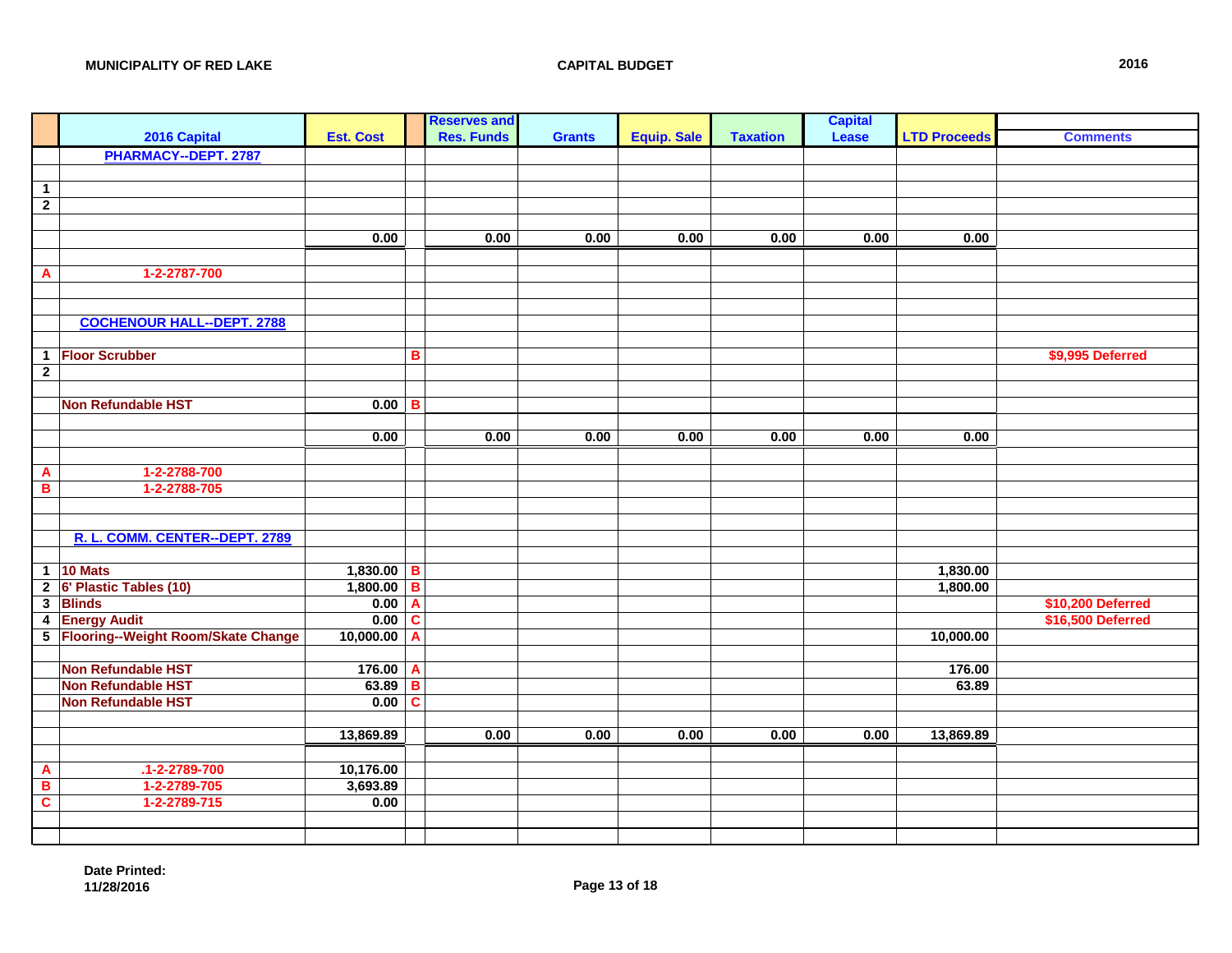|                         |                                         |                  |   | <b>Reserves and</b> |               |                    |                 | <b>Capital</b> |                     |                   |
|-------------------------|-----------------------------------------|------------------|---|---------------------|---------------|--------------------|-----------------|----------------|---------------------|-------------------|
|                         | 2016 Capital                            | <b>Est. Cost</b> |   | <b>Res. Funds</b>   | <b>Grants</b> | <b>Equip. Sale</b> | <b>Taxation</b> | Lease          | <b>LTD Proceeds</b> | <b>Comments</b>   |
|                         | ARENA--DEPT.2790                        |                  |   |                     |               |                    |                 |                |                     |                   |
|                         |                                         |                  |   |                     |               |                    |                 |                |                     |                   |
|                         | 1 Roof Replacement Engineering          | 55,315.00        | C |                     |               |                    |                 |                | 55,315.00           |                   |
|                         | 2 Laser Levelling System                |                  | B |                     |               |                    |                 |                |                     | \$24,500 Deferred |
|                         | 3 Roof Replacement--TBD                 |                  | A |                     |               |                    |                 |                |                     |                   |
|                         |                                         |                  |   |                     |               |                    |                 |                |                     |                   |
|                         | <b>Non Refundable HST</b>               | 0.00             | A |                     |               |                    |                 |                |                     |                   |
|                         | <b>Non Refundable HST</b>               | $0.00$ B         |   |                     |               |                    |                 |                |                     |                   |
|                         | <b>Non Refundable HST</b>               | $973.54$ C       |   |                     |               |                    |                 |                | 973.54              |                   |
|                         |                                         |                  |   |                     |               |                    |                 |                |                     |                   |
|                         |                                         | 56,288.54        |   | 0.00                | 0.00          | 0.00               | 0.00            | 0.00           | 56,288.54           |                   |
|                         |                                         |                  |   |                     |               |                    |                 |                |                     |                   |
| A                       | 1-2-2790-700                            |                  |   |                     |               |                    |                 |                |                     |                   |
| B                       | 1-2-2790-705                            |                  |   |                     |               |                    |                 |                |                     |                   |
|                         |                                         |                  |   |                     |               |                    |                 |                |                     |                   |
|                         |                                         |                  |   |                     |               |                    |                 |                |                     |                   |
|                         | <b>CLINIC--DEPT. 2791</b>               |                  |   |                     |               |                    |                 |                |                     |                   |
|                         |                                         |                  |   |                     |               |                    |                 |                |                     |                   |
| $\mathbf{1}$            | <b>Storage Shelves--Storage/IT Room</b> | 650.00           | A | 650.00              |               |                    |                 |                |                     |                   |
| $\mathbf{2}$            | <b>Metal Corner Protectors</b>          | 250.00           | A | 250.00              |               |                    |                 |                |                     |                   |
|                         | 3 Boot Storage Rack                     | $450.00$ A       |   | 450.00              |               |                    |                 |                |                     |                   |
|                         | 4 Front Entry Seating                   | 850.00 A         |   | 850.00              |               |                    |                 |                |                     |                   |
| 5 <sup>5</sup>          | <b>Outside Strage Building</b>          | $3,750.00$ A     |   | 3,750.00            |               |                    |                 |                |                     |                   |
| $\overline{\mathbf{6}}$ | <b>Display Case</b>                     | $1,750.00$ A     |   | 1,750.00            |               |                    |                 |                |                     |                   |
| $\overline{7}$          | <b>Auto Door Closer</b>                 | 4,250.00         | A | 4,250.00            |               |                    |                 |                |                     |                   |
| 8                       | <b>Storage Shelves--Room 104</b>        | 300.00           | A | 300.00              |               |                    |                 |                |                     |                   |
|                         | 9 Window Covering--Offices              | $700.00$ A       |   | 700.00              |               |                    |                 |                |                     |                   |
|                         | 10 Mirrors--Exam Rooms                  | 2,100.00         | A | 2,100.00            |               |                    |                 |                |                     |                   |
|                         | 11 Curtains--Open Bottom to Top         |                  |   |                     |               |                    |                 |                |                     |                   |
|                         |                                         |                  |   |                     |               |                    |                 |                |                     |                   |
|                         |                                         |                  |   |                     |               |                    |                 |                |                     |                   |
|                         |                                         | 15,050.00        |   | 15,050.00           | 0.00          | 0.00               | 0.00            | 0.00           | 0.00                |                   |
|                         | * H.S.T. 100% Refundable                |                  |   |                     |               |                    |                 |                |                     |                   |
|                         |                                         |                  |   |                     |               |                    |                 |                |                     |                   |
| A                       | 1-2-2791-700                            |                  |   |                     |               |                    |                 |                |                     |                   |
| в                       | 1-2-2791-720                            |                  |   |                     |               |                    |                 |                |                     |                   |
|                         |                                         |                  |   |                     |               |                    |                 |                |                     |                   |
|                         |                                         |                  |   |                     |               |                    |                 |                |                     |                   |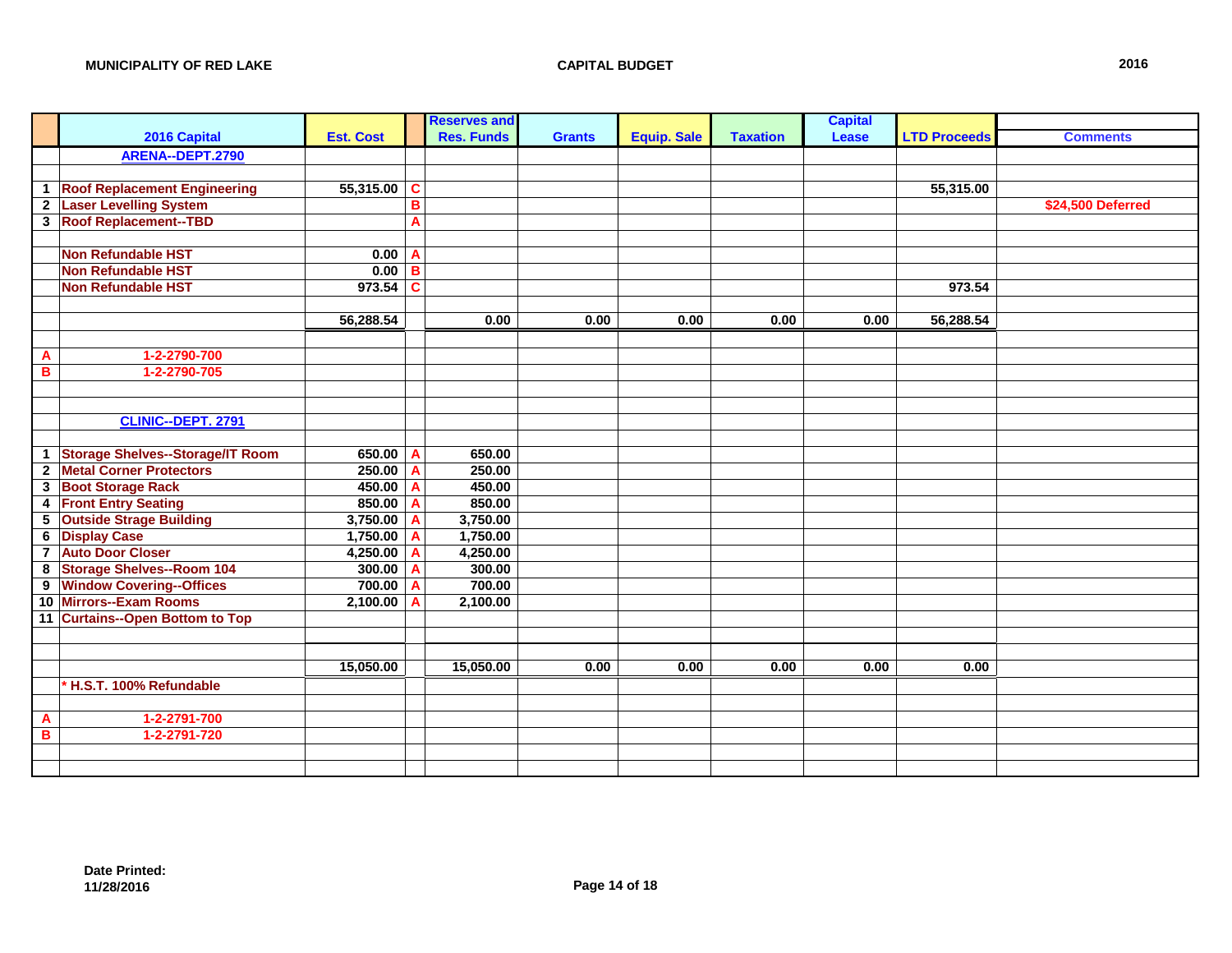|                |                                      |                  |              | <b>Reserves and</b> |               |                    |                 | <b>Capital</b> |                     |                 |
|----------------|--------------------------------------|------------------|--------------|---------------------|---------------|--------------------|-----------------|----------------|---------------------|-----------------|
|                | 2016 Capital                         | <b>Est. Cost</b> |              | <b>Res. Funds</b>   | <b>Grants</b> | <b>Equip. Sale</b> | <b>Taxation</b> | Lease          | <b>LTD Proceeds</b> | <b>Comments</b> |
|                | LIBRARY--DEPT. 2800                  |                  |              |                     |               |                    |                 |                |                     |                 |
|                |                                      |                  |              |                     |               |                    |                 |                |                     |                 |
| $\overline{1}$ |                                      |                  |              |                     |               |                    |                 |                |                     |                 |
| $\overline{2}$ |                                      |                  |              |                     |               |                    |                 |                |                     |                 |
|                |                                      |                  |              |                     |               |                    |                 |                |                     |                 |
|                |                                      |                  |              |                     |               |                    |                 |                |                     |                 |
|                |                                      |                  |              |                     |               |                    |                 |                |                     |                 |
|                |                                      | 0.00             |              | 0.00                | 0.00          | 0.00               | 0.00            | 0.00           | 0.00                |                 |
|                |                                      |                  |              |                     |               |                    |                 |                |                     |                 |
| $\mathbf{A}$   | 1-2-2800-700                         |                  |              |                     |               |                    |                 |                |                     |                 |
|                |                                      |                  |              |                     |               |                    |                 |                |                     |                 |
|                |                                      |                  |              |                     |               |                    |                 |                |                     |                 |
|                | <b>HERITAGE CENTER--DEPT. 2850</b>   |                  |              |                     |               |                    |                 |                |                     |                 |
|                |                                      |                  |              |                     |               |                    |                 |                |                     |                 |
|                | 1 Energy Audit                       | $10,500.00$ B    |              |                     |               |                    |                 |                | 10,500.00           |                 |
| $\overline{2}$ |                                      |                  |              |                     |               |                    |                 |                |                     |                 |
|                |                                      |                  |              |                     |               |                    |                 |                |                     |                 |
|                | Non Refundable HST                   | 184.80           | $\, {\bf B}$ |                     |               |                    |                 |                | 184.80              |                 |
|                |                                      |                  |              |                     |               |                    |                 |                |                     |                 |
|                |                                      | 10,684.80        |              | 0.00                | 0.00          | 0.00               | 0.00            | 0.00           | 10,684.80           |                 |
|                |                                      |                  |              |                     |               |                    |                 |                |                     |                 |
| $\mathbf{A}$   | 1-2-2850-700                         |                  |              |                     |               |                    |                 |                |                     |                 |
| B              | 1-2-2850-730                         |                  |              |                     |               |                    |                 |                |                     |                 |
|                |                                      |                  |              |                     |               |                    |                 |                |                     |                 |
|                |                                      |                  |              |                     |               |                    |                 |                |                     |                 |
|                | <b>BUILDING/PLANNING--DEPT. 2900</b> |                  |              |                     |               |                    |                 |                |                     |                 |
|                |                                      |                  |              |                     |               |                    |                 |                |                     |                 |
| $\overline{1}$ |                                      |                  |              |                     |               |                    |                 |                |                     |                 |
| $\overline{2}$ |                                      |                  |              |                     |               |                    |                 |                |                     |                 |
|                |                                      |                  |              |                     |               |                    |                 |                |                     |                 |
|                |                                      |                  |              |                     |               |                    |                 |                |                     |                 |
|                |                                      |                  |              |                     |               |                    |                 |                |                     |                 |
|                |                                      | 0.00             |              | 0.00                | 0.00          | 0.00               | 0.00            | 0.00           | 0.00                |                 |
|                |                                      |                  |              |                     |               |                    |                 |                |                     |                 |
| A              | 1-2-2900-715                         |                  |              |                     |               |                    |                 |                |                     |                 |
|                |                                      |                  |              |                     |               |                    |                 |                |                     |                 |
|                |                                      |                  |              |                     |               |                    |                 |                |                     |                 |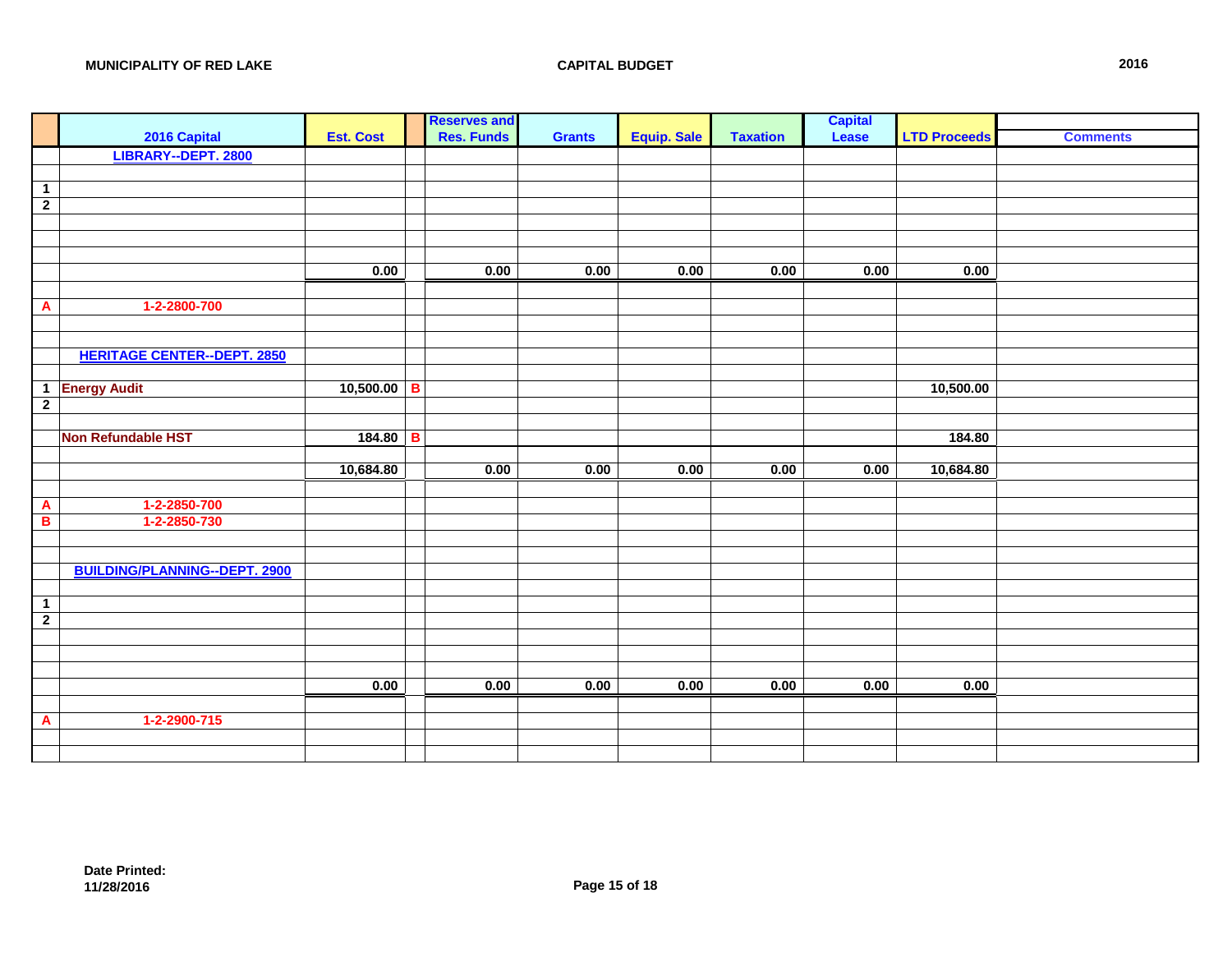|                | 2016 Capital                            | <b>Est. Cost</b> | <b>Reserves and</b><br><b>Res. Funds</b> | <b>Grants</b> | <b>Equip. Sale</b> | <b>Taxation</b> | <b>Capital</b><br>Lease | <b>LTD Proceeds</b> | <b>Comments</b> |
|----------------|-----------------------------------------|------------------|------------------------------------------|---------------|--------------------|-----------------|-------------------------|---------------------|-----------------|
|                | <b>ECONOMIC DEVELOPMENT--DEPT. 2950</b> |                  |                                          |               |                    |                 |                         |                     |                 |
|                |                                         |                  |                                          |               |                    |                 |                         |                     |                 |
|                |                                         |                  |                                          |               |                    |                 |                         |                     |                 |
| $\overline{2}$ |                                         |                  |                                          |               |                    |                 |                         |                     |                 |
|                |                                         |                  |                                          |               |                    |                 |                         |                     |                 |
|                |                                         |                  |                                          |               |                    |                 |                         |                     |                 |
|                |                                         |                  |                                          |               |                    |                 |                         |                     |                 |
|                |                                         | 0.00             | 0.00                                     | 0.00          | 0.00               | 0.00            | 0.00                    | 0.00                |                 |
|                |                                         |                  |                                          |               |                    |                 |                         |                     |                 |
|                |                                         |                  |                                          |               |                    |                 |                         |                     |                 |
|                | <b>PROPERTY DEVELOPMENT--DEPT. 2955</b> |                  |                                          |               |                    |                 |                         |                     |                 |
|                |                                         |                  |                                          |               |                    |                 |                         |                     |                 |
| $\overline{2}$ |                                         |                  |                                          |               |                    |                 |                         |                     |                 |
|                |                                         |                  |                                          |               |                    |                 |                         |                     |                 |
|                |                                         |                  |                                          |               |                    |                 |                         |                     |                 |
|                |                                         |                  |                                          |               |                    |                 |                         |                     |                 |
|                |                                         | 0.00             | 0.00                                     | 0.00          | 0.00               | 0.00            | 0.00                    | 0.00                |                 |
|                |                                         |                  |                                          |               |                    |                 |                         |                     |                 |
|                |                                         |                  |                                          |               |                    |                 |                         |                     |                 |
|                |                                         |                  |                                          |               |                    |                 |                         |                     |                 |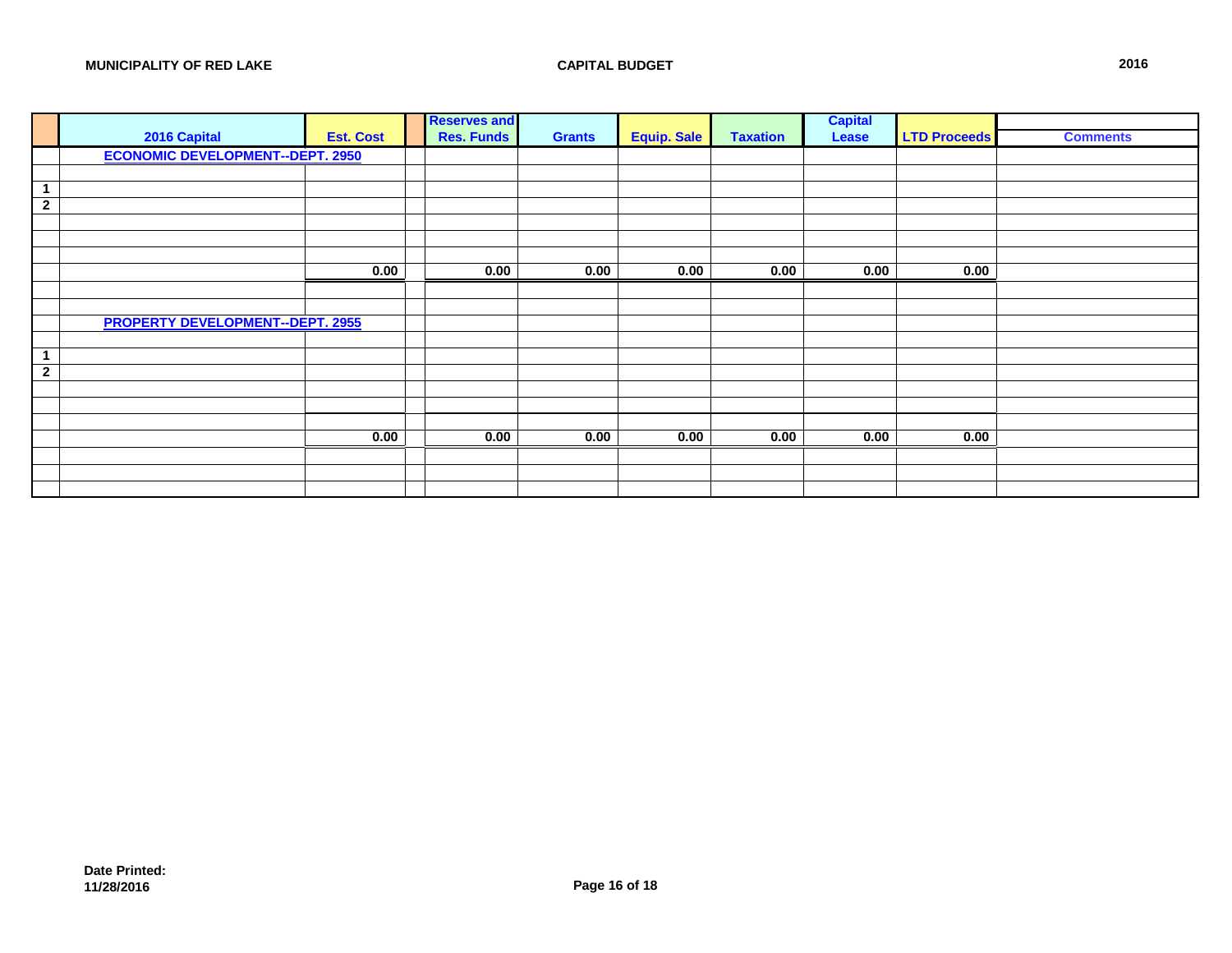|                         |                                            |                  |   | <b>Reserves and</b> |               |                    |                 | <b>Capital</b> |                     |                        |
|-------------------------|--------------------------------------------|------------------|---|---------------------|---------------|--------------------|-----------------|----------------|---------------------|------------------------|
|                         | 2016 Capital                               | <b>Est. Cost</b> |   | <b>Res. Funds</b>   | <b>Grants</b> | <b>Equip. Sale</b> | <b>Taxation</b> | Lease          | <b>LTD Proceeds</b> | <b>Comments</b>        |
|                         | <b>AIRPORT--DEPT. 2970</b>                 |                  |   |                     |               |                    |                 |                |                     |                        |
|                         |                                            |                  |   |                     |               |                    |                 |                |                     |                        |
| 1                       | <b>Annual Crack Sealing</b>                | $10,000.00$ D    |   |                     |               |                    |                 |                | 10,000.00           |                        |
| $\overline{2}$          | <b>Large Crack Filling</b>                 | $0.00$ D         |   |                     |               |                    |                 |                | 0.00                | <b>Deferred</b>        |
| $\overline{\mathbf{3}}$ | <b>Field Drainage Ditch Maint. Upgrade</b> | $7,500.00$ D     |   |                     |               |                    |                 |                | 7,500.00            |                        |
| 4                       | <b>Display Case</b>                        | $0.00$ B         |   |                     |               |                    |                 |                |                     | \$5,500 Deferred       |
| 5                       | <b>Automated Defribrillator</b>            | 4,500.00         | B |                     |               |                    |                 |                | 4,500.00            |                        |
| 6                       | <b>Apron Expansion</b>                     | 0.00             | D |                     |               |                    |                 |                |                     | \$45,000 Deferred      |
| $\overline{7}$          | <b>FOD Sweeping System</b>                 | 0.00             | B |                     |               |                    |                 |                |                     | \$10,000 Deferred      |
| 8                       | <b>High Power Air Rifle</b>                | $500.00$ B       |   |                     |               |                    |                 |                | 500.00              |                        |
|                         | 9 LED Airfield Signage                     | 10,000.00        | C |                     |               |                    |                 |                | 10,000.00           |                        |
|                         | 10 NG Boiler Install--Terminal             | 0.00             | A |                     |               |                    |                 |                |                     | \$20,000 Deferred      |
|                         | 11 Parking Lot Ditch                       | 0.00             | D |                     |               |                    |                 |                |                     | <b>Transfer to P/W</b> |
|                         | 12 Pavement Repair--Main Entrance          | 0.00             | Ð |                     |               |                    |                 |                |                     | <b>Transfer to P/W</b> |
|                         | 13 Runway Upgrade Engineering              | 75,000.00        | Е |                     | 75,000.00     |                    |                 |                |                     |                        |
|                         |                                            |                  |   |                     |               |                    |                 |                |                     |                        |
|                         | <b>Non Refundable HST</b>                  | $0.00$ A         |   |                     |               |                    |                 |                |                     |                        |
|                         | <b>Non Refundable HST</b>                  | $88.00$ B        |   |                     |               |                    |                 |                | 88.00               |                        |
|                         | <b>Non Refundable HST</b>                  | 176.00           | C |                     |               |                    |                 |                | 176.00              |                        |
|                         | <b>Non Refundable HST</b>                  | 308.00           | D |                     |               |                    |                 |                | 308.00              |                        |
|                         | <b>Non Refundable HST</b>                  | 1,320.00         | Е |                     | 1.320.00      |                    |                 |                |                     |                        |
|                         |                                            |                  |   |                     |               |                    |                 |                |                     |                        |
|                         |                                            | 109,392.00       |   | 0.00                | 76,320.00     | 0.00               | 0.00            | 0.00           | 33,072.00           |                        |
|                         |                                            |                  |   |                     |               |                    |                 |                |                     |                        |
| $\mathbf{A}$            | 1-2-2970-700                               | 0.00             |   |                     |               |                    |                 |                |                     |                        |
| B                       | 1-2-2970-705                               | 5,088.00         |   |                     |               |                    |                 |                |                     |                        |
| $\overline{c}$          | 1-2-2970-710                               | 10,176.00        |   |                     |               |                    |                 |                |                     |                        |
| D                       | 1-2-2970-720                               | 17,808.00        |   |                     |               |                    |                 |                |                     |                        |
| E                       | 1-2-2970-716                               | 76,320.00        |   |                     |               |                    |                 |                |                     |                        |
|                         |                                            |                  |   |                     |               |                    |                 |                |                     |                        |
|                         |                                            |                  |   |                     |               |                    |                 |                |                     |                        |